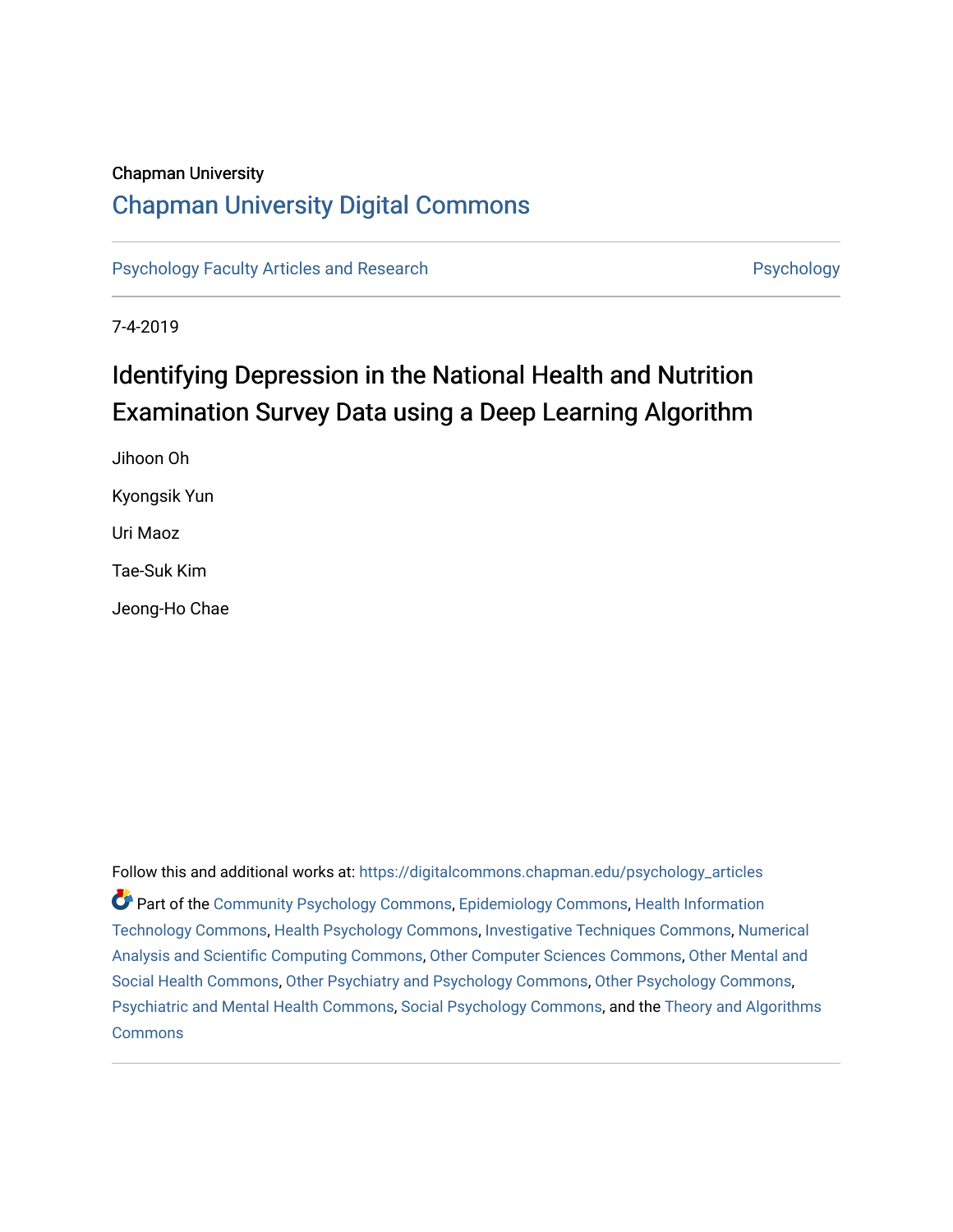# Accepted Manuscript

Identifying Depression in the National Health and Nutrition Examination Survey Data using a Deep Learning Algorithm

Jihoon Oh , Kyongsik Yun , Uri Maoz , Tae-Suk Kim , Jeong-Ho Chae

PII: S0165-0327(19)30441-0 DOI: <https://doi.org/10.1016/j.jad.2019.06.034> Reference: JAD 10879



To appear in: *Journal of Affective Disorders*

Received date: 19 February 2019 Revised date: 30 April 2019 Accepted date: 29 June 2019

Please cite this article as: Jihoon Oh , Kyongsik Yun , Uri Maoz , Tae-Suk Kim , Jeong-Ho Chae , Identifying Depression in the National Health and Nutrition Examination Survey Data using a Deep Learning Algorithm, *Journal of Affective Disorders* (2019), doi: <https://doi.org/10.1016/j.jad.2019.06.034>

This is a PDF file of an unedited manuscript that has been accepted for publication. As a service to our customers we are providing this early version of the manuscript. The manuscript will undergo copyediting, typesetting, and review of the resulting proof before it is published in its final form. Please note that during the production process errors may be discovered which could affect the content, and all legal disclaimers that apply to the journal pertain.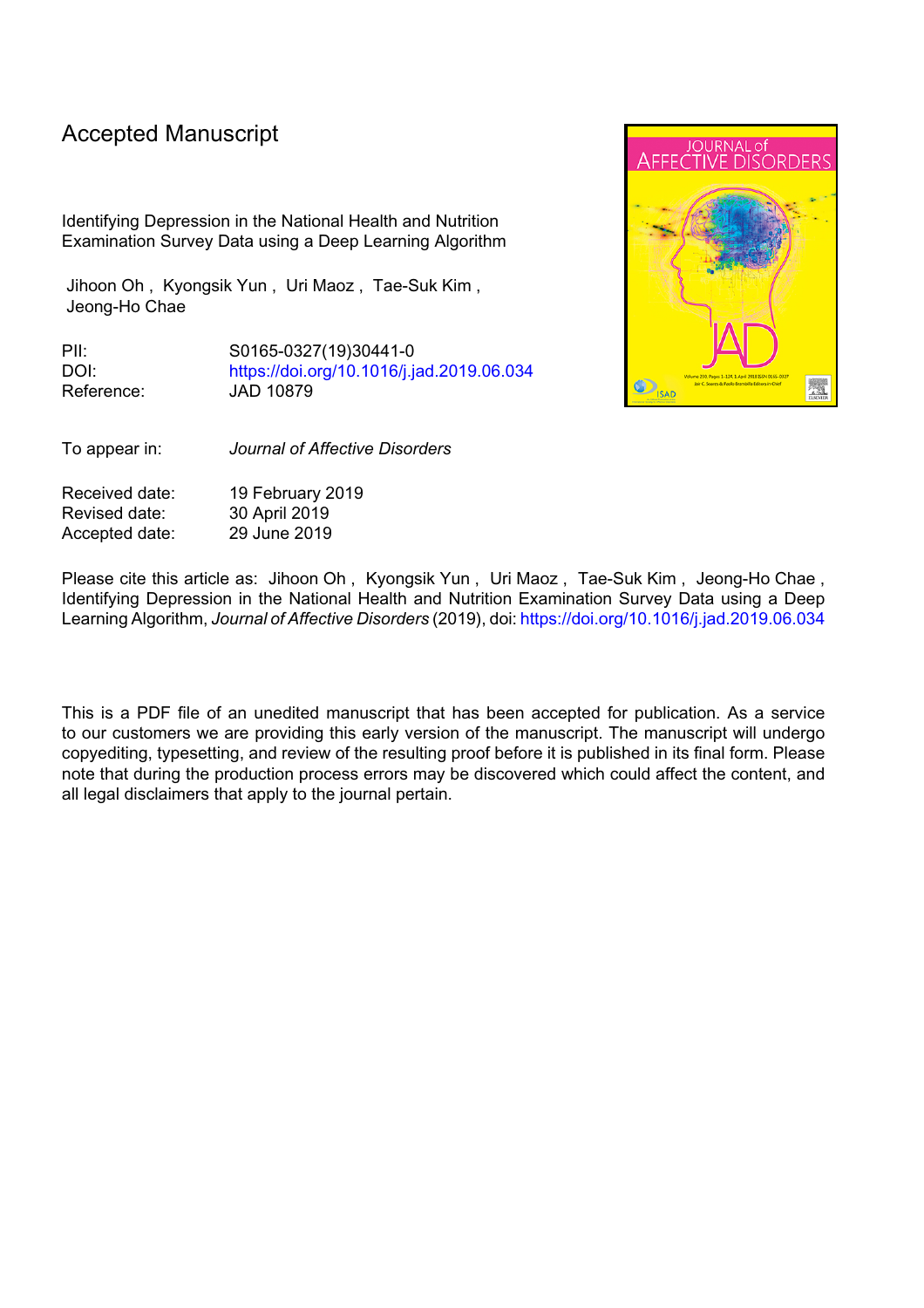# **Highlights**

- Estimating epidemiological contributors to depression and predicting the prevalence of depression are still challenging.
- We aimed to estimate factors affecting depression in National Health and Nutrition Examination Survey (NHANES) datasets using deep learning and machine learning algorithms.
- and machine learning algorithms.<br>
 Deep-learning achieved a high performance for identifying depression on<br>
the NHANES datasets of both the United States and South Rorea.<br>
 Trained deep-learning and machine learning algo Deep-learning achieved a high performance for identifying depression on the NHANES datasets of both the United States and South Korea.
	- Trained deep-learning and machine learning algorithms are useful for estimating the prevalence of depression.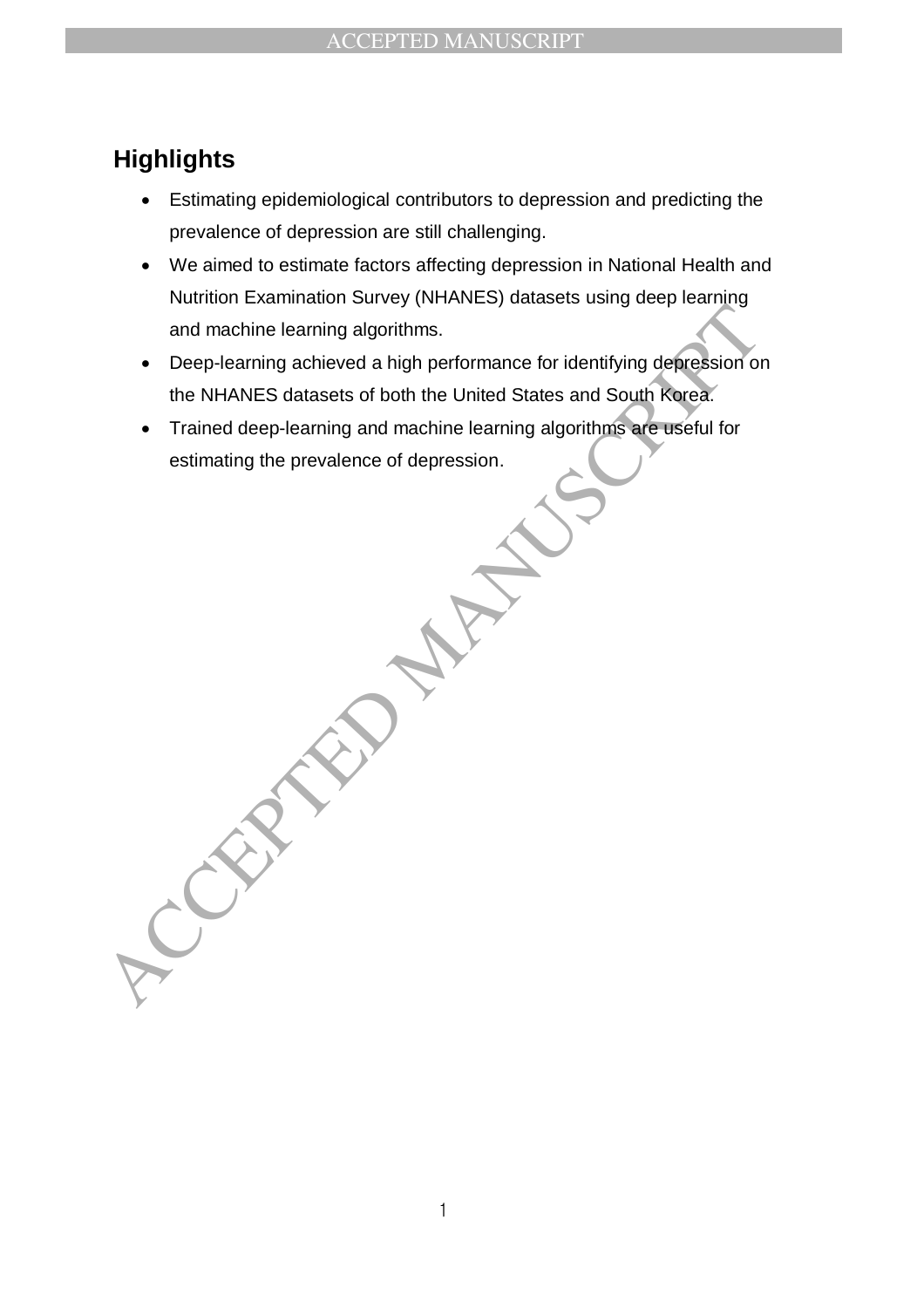# **Identifying Depression in the National Health and Nutrition Examination Survey Data using a Deep Learning Algorithm**

Jihoon Oh, MD<sup>1\*</sup>, Kyongsik Yun, PhD<sup>2,3\*</sup>, Uri Maoz, PhD<sup>2,4,5,6</sup>, Tae-Suk Kim, MD,  $PhD<sup>1</sup>$ , Jeong-Ho Chae, MD, Ph $D<sup>1\dagger</sup>$ 

- 1. Department of Psychiatry, Seoul St. Mary's Hospital, The Catholic University of Korea, College of Medicine, Seoul, Korea
- 2. Computation and Neural Systems, California Institute of Technology, Pasadena, CA 91125, USA
- 3. Bio-Inspired Technologies and Systems, Jet Propulsion Laboratory, California Institute of Technology, Pasadena, CA 91109, USA
- 1. Department of Psychiatry, Seoul St. Mary's Hospital, The Catholic<br>
University of Korea, College of Medicine, Seoul, Korea<br>
2. Computation and Neural Systems, California Institute of Technolog<br>
Pasadena, CA 91125, USA<br>
3 4. Computational Neuroscience, Health and Behavioral Sciences and Brain Institute, Chapman University, Orange, CA, 92866, USA
	- 5. Institute for Interdisciplinary Brain and Behavioral Sciences, Chapman University, Orange, CA, 92866, USA
	- 6. Department of Anesthesiology, School of Medicine, University of California Los Angeles, Los Angeles, CA, 90095, USA

**\*These authors contributed equally to this study**

†**Corresponding author at:** Department of Psychiatry, Seoul St. Mary's Hospital, The

Catholic University of Korea, College of Medicine, 222 Banpo-Daero, Seocho-Gu,

Seoul, 06591, Korea

Tel.: +82 2 2258 6083 Fax: +82 2 594 3870

E-mail: alberto@catholic.ac.kr

### **Abstract**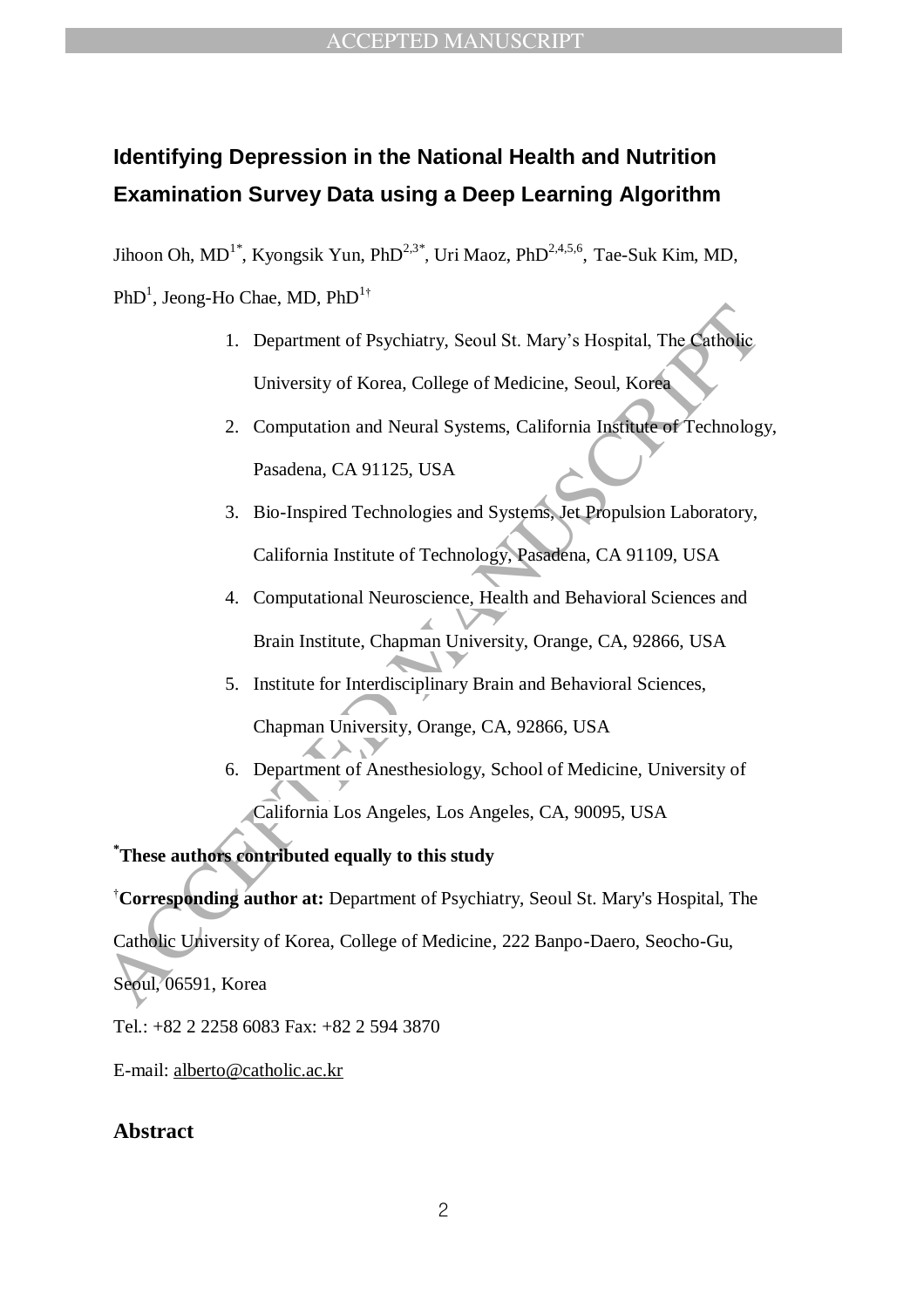**Background:** As depression is the leading cause of disability worldwide, large-scale surveys have been conducted to establish the occurrence and risk factors of depression. However, accurately estimating epidemiological factors leading up to depression has remained challenging. Deep-learning algorithms can be applied to assess the factors leading up to prevalence and clinical manifestations of depression.

**Methods:** Customized deep-neural-network and machine-learning classifiers were assessed using survey data from 19,725 participants from the NHANES database (from 1999 through 2014) and 4,949 from the South Korea NHANES (K-NHANES) database in 2014.

**Methods:** Customized deep-neural-network and machine-learning classifiers were<br>assessed using survey data from 19.725 participants from the NHANES database (from<br>1999 through 2014) and 4,949 from the South Korea NHANES ( **Results:** A deep-learning algorithm showed area under the receiver operating characteristic curve (AUCs) of 0.91 and 0.89 for detecting depression in NHANES and K-NHANES, respectively. The deep-learning algorithm trained with serial datasets (NHANES, from 1999 to 2012), predicted the prevalence of depression in the following two years of data (NHANES, 2013 and 2014) with an AUC of 0.92. Machine learning classifiers trained with NHANES could further predict depression in K-NHANES. There, logistic regression had the highest performance (AUC, 0.77) followed by deep learning algorithm (AUC, 0.74).

**Conclusions:** Deep neural-networks managed to identify depression well from other health and demographic factors in both the NHANES and K-NHANES datasets. The deep-learning algorithm was also able to predict depression relatively well on new data set—cross temporally and cross nationally. Further research can delineate the clinical implications of machine learning and deep learning in detecting disease prevalence and progress as well as other risk factors for depression and other mental illnesses.

**Keywords:** machine learning; depression; National Health and Nutrition Examination Survey; deep learning

### **Introduction**

At least 1 in 23 people in the world suffer from depression, with rates as high as 1 in 13 for some demographics (World Health Organization, 2017). This has made depression the leading cause of disability worldwide and a major contributor to the overall global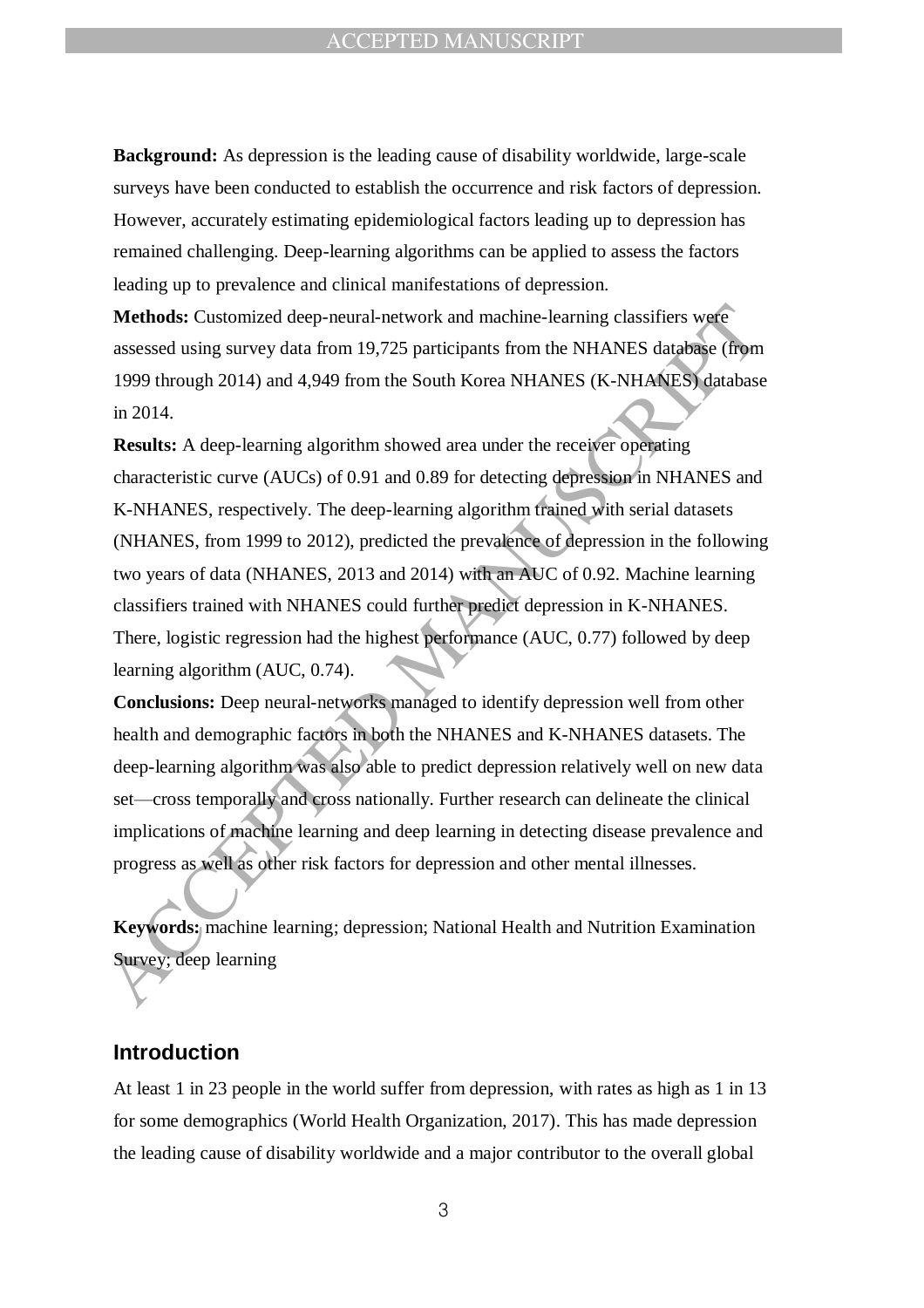burden of disease (Smith, 2014). Large-scale national surveys have therefore been conducted to identify prevalence and risk factors for depression. In the United States, there are several nation-wide surveys that measure the occurrence of depression in adolescents (Avenevoli et al., 2015) and in the general population (Center for Behavioral Health Statistics and Quality, 2017). Based on these survey data, a number of previous studies identified associations between demographic (Weissman et al., 1996), social (Vallance et al., 2011) and biological factors (Ford and Erlinger, 2004) and depression.

of previous studies identified associations between demographic (Weissman et al.<br>1996), social (Vallance et al., 2011) and biological factors (Ford and Erlinger, 2004),<br>and depression.<br>Conventional machine-learning method Conventional machine-learning methods like multivariate logistic regression contributed to the localization of clinical manifestations of depression in these survey data. Recent machine-learning algorithms have been successfully able to correlate depression with co-morbid afflictions and predict its occurrence (Van Loo et al., 2014). For example, logistic regression well predicted treatment-resistance depression in the STAR\*D (Sequenced Treatment Alternatives to Relieve Depression) cohort trial (Perlis, 2013). Similarly, a machine-learning-based approach predicted treatment outcome in depression in cross-clinical trials (Chekroud et al., 2016). Machine-learning boosted regression analysis also found some biomarkers related to depression in the NHANES (National Health and Nutrition Examination Survey) dataset (Dipnall et al., 2016) and machine-learning models also predicted the persistence and severity of depression with baseline self-reports (Kessler et al., 2016). However, to the best of our knowledge, there has been no systematic estimation of the factors related to depression within and across large datasets using deep-learning algorithms.

Deep-learning algorithms have recently made important contributions to the detection of certain disease (e.g. diabetic retinopathy) (Gulshan et al., 2016) from medical images. In psychiatry, deep-learning algorithms are introduced to detect depression using EEG signals (Acharya et al., 2018) and from video information such as facial appearance and images (Zhou et al., 2018; Zhu et al., 2018). Multi-modal approaches—using video, audio, and text streams—also successfully recognized patients with depression (Yang et al., 2017). These studies suggest that deep-learning could be a useful technique for the detection of psychiatric illnesses, based on visual and other information.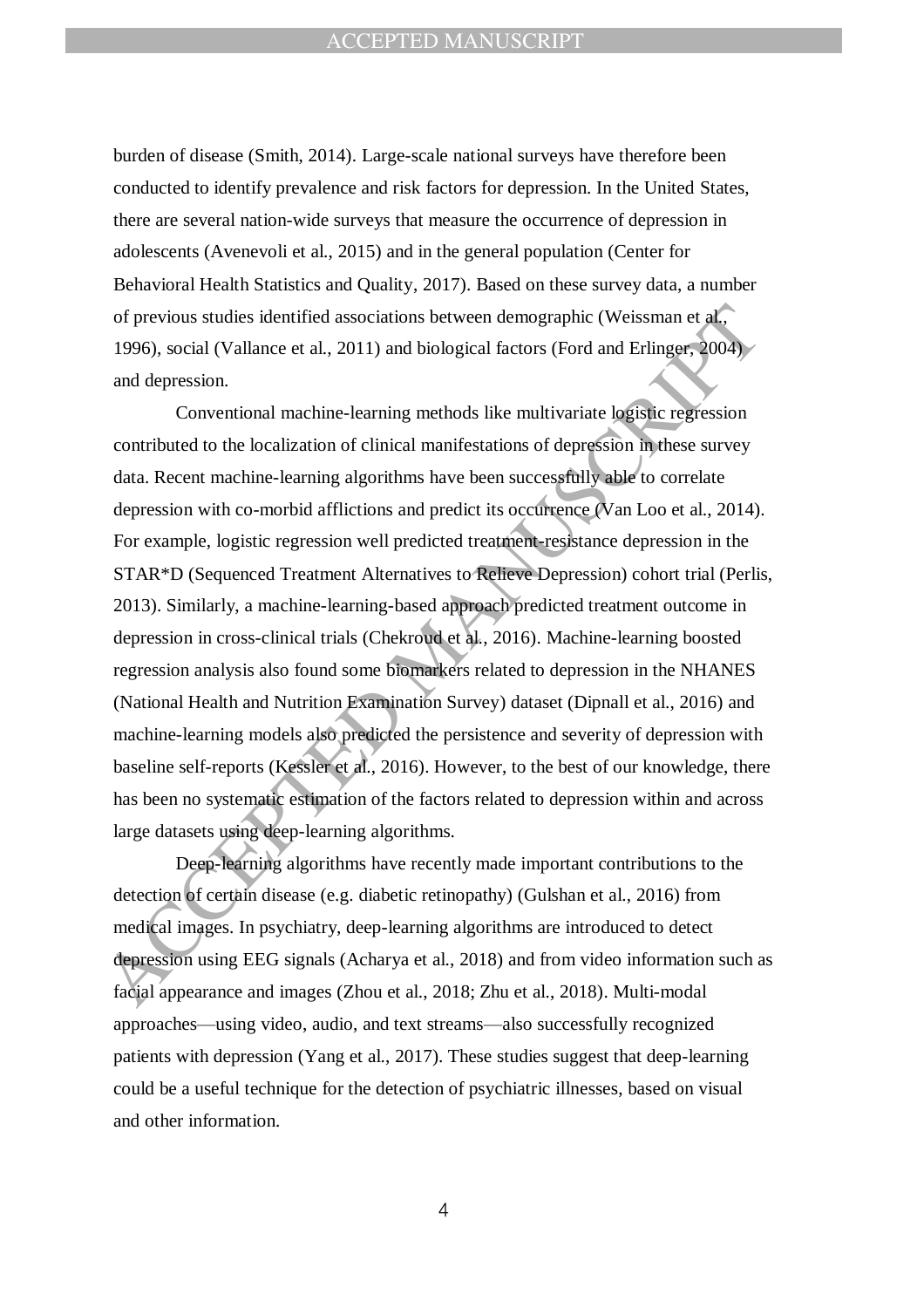learning approaches for large datasets (LeCun et al., 2015). When dealing with multi-<br>dimensional images, the feature representation in each layer of the neural network is<br>rather clear (i.e., edges in the 1<sup>st</sup>, object pa Note that the term "machine-learning" is often used as a parent concept of the term "deep-learning". However, here we distinguish the two terms. We use the term "machine-learning" to refer to conventional machine-learning algorithms (e.g., logistic regression, support-vector machine) while the term "deep-learning" refers only to deep neural-network models. Deep learning typically outperforms conventional machinelearning approaches for large datasets (LeCun et al., 2015). When dealing with multidimensional images, the feature representation in each layer of the neural network is rather clear (i.e., edges in the  $1<sup>st</sup>$ , object parts in the  $2<sup>nd</sup>$  and objects in the  $3<sup>rd</sup>$  layers) (LeCun et al., 2015). However, when basing deep learning on textual and numeric aspects of clinical history and questionnaires, the inner workings of the algorithms tend to be opaque, rendering deep-learning networks a type of "black box" (Barak-Corren et al., 2017). Thus, in psychiatry, where numeric and textual data prevail, conventional machine learning classifiers (like Bayesian models) have generally been favored over deep learning (Barak-Corren et al., 2017).

We therefore focused our investigation on how deep-learning algorithms assess the epidemiological, demographic, life-style and other factors leading up to depression in large survey data sets. We further compared the performance and inner-workings of deep-learning algorithms with several conventional machine-learning algorithms (e.g. support vector machine, and logistic regression) on the same data sets. Our aim was to assess the utility of machine learning and deep learning in deciphering relevant risk factors for depression in two nation-wide survey data sets.

## **Method**

## **Data sets**

National Health and Nutrition Examination Survey datasets of the United States (NHANES) and South Korea (K-NHANES) were used to train the deep-learning algorithms and other machine learning classifiers. NHANES is a nationwide survey to assess the health and nutritional status of the general population in the United States. It consists of demographic, dietary, and other questionnaire data as well as on a medical examination and various laboratory tests. Having begun in the 1960s, it samples approximately 5,000 people a year using a multi-stage stratification design (Center for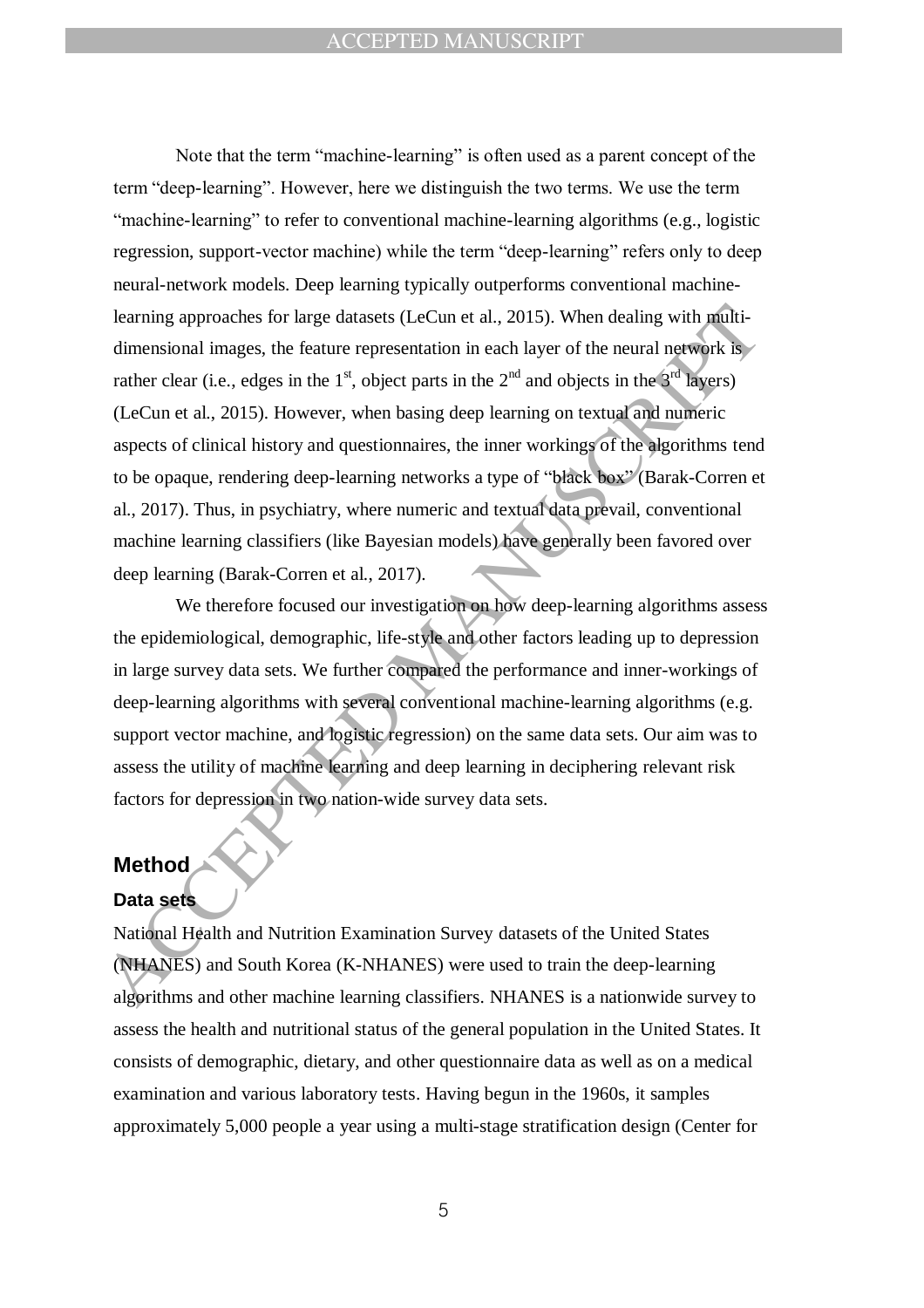Disease Control and Prevention, 2014). All the NHANES data, except the pediatric survey information, are in the public domain and are available on the website of the National Center for Health Statistics (https://www.cdc.gov/nchs/nhanes).

In South Korea, K-NHANES data has been collected since 1998, with a complex, multi-stage stratification sample design for the entire South Korean population. This nation-wide survey is being carried out by the Korean Centers for Disease Control and Prevention, and targets individuals starting the aged of 1. Two stages of stratified clustering—consisting of primary sampling units and households—were applied to the data collected from the Population and Housing Census in Korea (Kim et al., 2014). The extracted samples had their own weights, and were representative of the health and nutritional status of the general population. Similar to NHANES, K-NHANES is composed of demographic variables, health questionnaires, medical examination, and a nutritional survey (Kim et al., 2014).

This nation-wide survey is being carried out by the Korean Centers for Disease Control<br>and Prevention, and targets individuals starting the aged of 1. Two stages of straiting<br>delay chustering—consisting of primary samplin In our analysis of the NHANES data set we included all the variables from all the categories. We also combined the datasets from 1999 through 2014, based on the sequential numbers assigned to each participant. The dataset initially included 83,731 participants and 2,864 variables. To mitigate the effects of multi-collinearity, we deleted duplicate variables that represented the same information in different units (e.g., cholesterols in laboratory data, mg/dl [code: LBXSCH] and mmol/dl [code: LBDSCHSI]). Then we removed all qualitative variables as well as a variable that directly expressed the status of depression ("How long have you suffered from depression, anxiety or emotional problems?" [code: PFD069D from 1999 to 2000, PFD069DG from 2000 to 2008]). The value  $9'$ ,  $99'$ , and  $999'$  represent the "Don't know" answer for continuous variables and were therefore treated as missing values. Finally, we exclude all variables with more than 10%, of the samples missing. Thus, 157 variables were used for training the algorithms.

In the K-NHANES data set, a variable named Patient Health Questionnaire 9 (PHQ-9) was only added in 2014. We therefore focused on the one-year dataset of K-NHANES which surveyed 7,550 participants and contained 652 variables. As the laboratory data of K-NHANES used only one type of unit, there were no duplicate variables that had to be removed to avoid multi-collinearity. Similarly to NHANES, we removed 7 variables which could directly imply depression, such as "Have you ever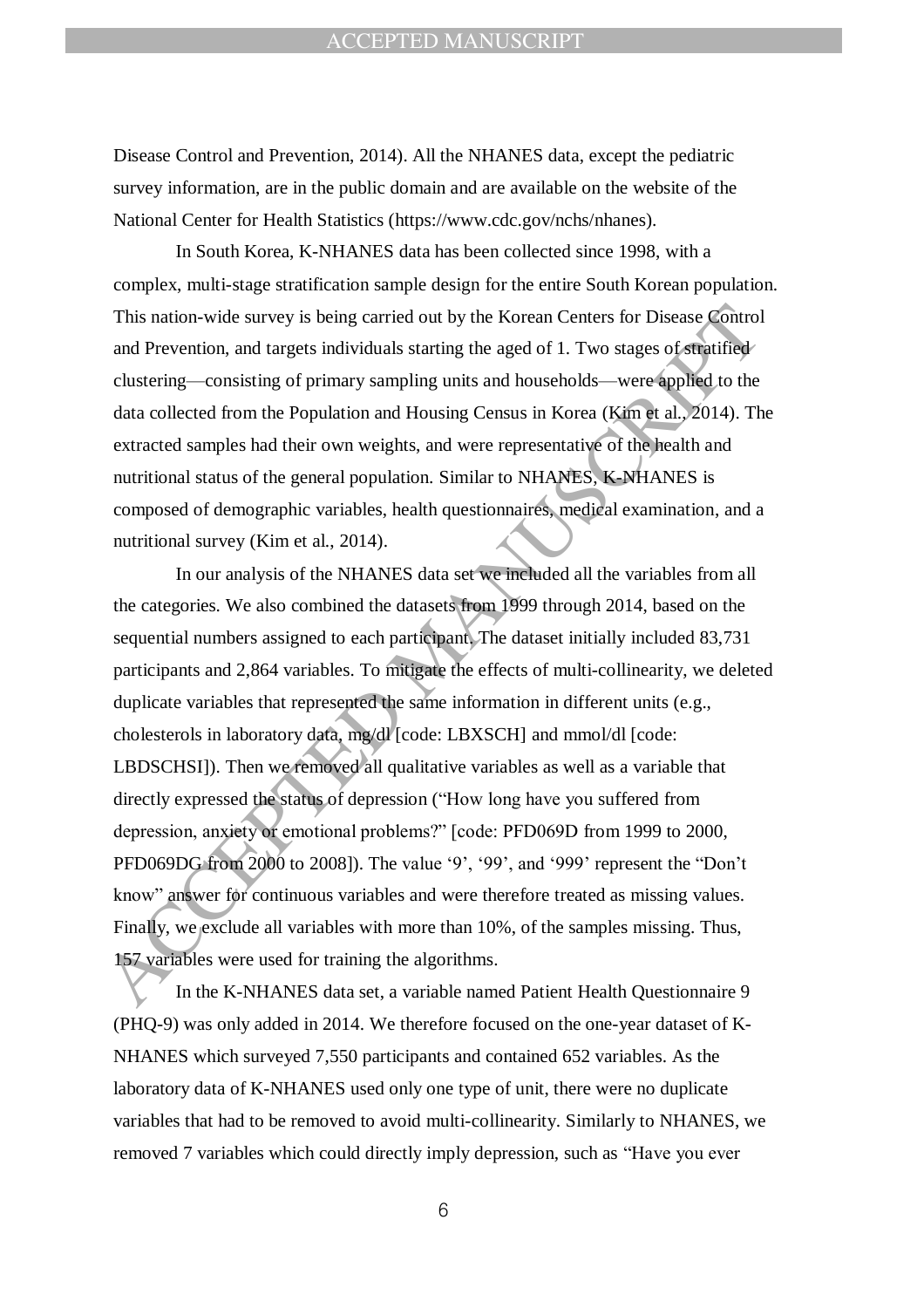been diagnosed with depression?" (code: DF2\_dg) or "How depressed and anxious are you?" (code: LQ\_5EQL). And, as with the NHANES data set, numerical values representing no-response were treated as missing values for continuous variables.

After selecting the variables according to above criteria, we calculated the proportion of missing values in each variable and included only variables that had less than 25% missing values. This is because incomplete data and the proportion of missing items tends to affect the prediction power of machine-learning classifiers (Williams et al., 2007). We were then left with 157 of 2,864 variables in NHANES and 314 of 652 variables in K-NHANES (excluding the sample index numbers and the depression outcome variables) were used to train the deep-learning and machine-learning classifiers (lists of all the selected variables are presented in Supplementary Table 1 and Supplementary Table 2).

than 25% missing values. This is because incomplete data and the proportion of finisting<br>items tends to affect the prediction power of machine-learning classifiers (Williams yt<br>al., 2007). We were then left with 157 of 2, Also, not all participants were assessed for depression in both datasets. Hence, only records of those who had replied to the depression screening questionnaires were included for further analysis. In NHANES, 28,280 of 83,731 participants and in K-NHANES, 4,949 of 7,550 participants were evaluated for depression using reliable psychiatric scales (Figure 1). We therefore ended up with a dataset of 28,280 participants with 157 variables for NHANES and with 4,949 participants with 314 variables for K-NHANES. These datasets were used to train and validate the deeplearning algorithms and machine-learning classifiers.

### **Evaluation of Depression**

NHANES and K-NHANES used a validated screening tool for depression to test for depression in the general population. NHANES used the automated version of the World Health Organization Composite International Diagnostic Interview, version 2.1 (CIDI-Auto 2.1) between 1999 and 2004. CIDI-Auto 2.1 was designed to assess mental disorders and is especially suitable for large populations (Andrews and Peters, 1998). We used the depression score among panic disorder, generalized anxiety disorder, and depressive disorder diagnostic modules of CIDI-Auto 2.1 to create positive or negative diagnoses of depression (code: CIDDSCOR), which we used as the label of this dataset. In this period, a total of 2,216 individuals were assessed for depression and 148 (6.7%) had a positive diagnosis (Figure 1).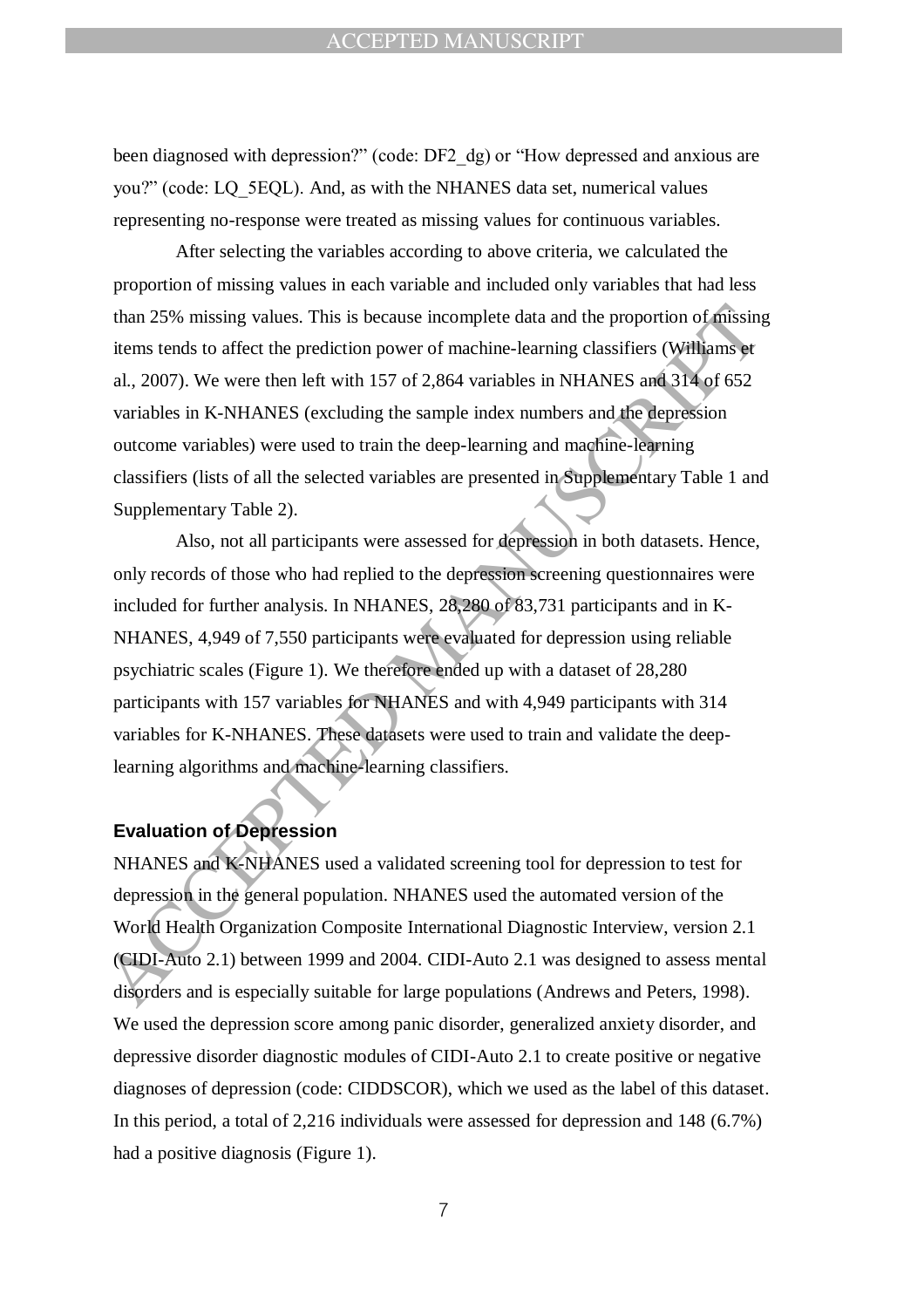From 2005 to 2014 another validated screening tool for depression, PHQ-9, replaced the CIDI-Auto 2.1 for NHANES. The PHQ-9 consists of 9 questionnaires, which are based on the diagnostic criteria of depression from the Diagnostic and Statistical Manual of Mental Disorders IV (DSM-IV) (Kroenke and Spitzer, 2002). It is a reliable and valid measurement in screening depression (Kroenke et al., 2001). We chose 10 to be our threshold for the diagnosis of depression, as this threshold had reliable sensitivity and specificity for detecting major depressive disorders (Kroenke et al., 2001). In the 2005-2014 period, 26,064 participants were assessed for depression and 2,094 were diagnosed with depression (8.0%).

In a cross-sectional study of K-NHANES, the standardized Korean version of PHQ-9 was used to assess depression (Choi et al., 2007). Among 7,550 individuals who participated in the survey, 4,949 were assessed for depression and 344 (7.0%) had a PHO-9 total score of 10 or more.

To compare the prevalence of each predictor between depression and nondepression groups, we performed univariate logistic regression with the binary status of depression as the outcome variable and each predictor as an independent variable. Collection and pre-processing of the survey datasets and conventional univariate logistic regression analysis were carried out using SPSS for Mac version 18.0 (SPSS, Chicago, Illinois).

## **Development and Validation of Algorithms**

chose 10 to be our threshold for the diagnosis of depression, as this threshold had<br>reliable sensitivity and specificity for detecting major depressive disorders (**Kre**enke)et<br>al., 2001). In the 2005-2014 period, 26.064 p For the deep-learning algorithm, we devised a dense-layer, feed-forward, neuralnetwork model. To optimize the number of nodes and layers, we tried combinations of 10, 100, 500, 1000, and 1500 nodes per layer with 1, 2, 3, 4, 5, or 6 layers. All the neurons had sigmoid activation functions except for the output layer, which consisted of softmax neurons. The network was trained with scaled conjugate gradient backpropagation. Network parameters were initialized using Gaussian distributed random numbers with a mean of 0 and a standard deviation of 1. For each of these combinations of the number of nodes and the number of layers we computed the area under the receiver operating characteristic curve (AUC) with 10-fold cross validation. The 5-layer network with 500 nodes per layer produced the maximal AUC.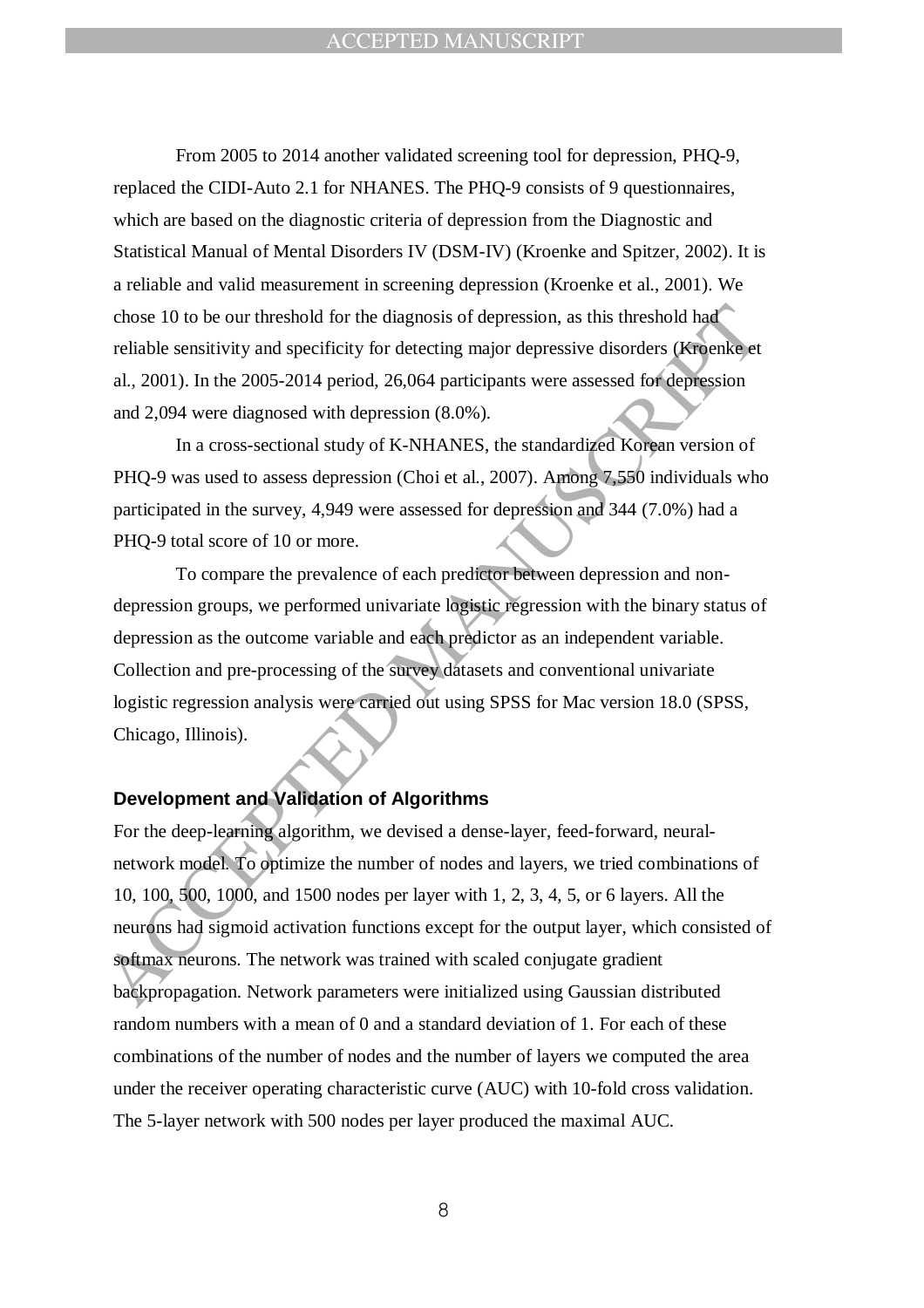The NHANES network therefore had 157 input nodes and 28,280 samples on which to run. The K-HANES network had 314 input nodes and ran on 4,949 samples. Both networks were trained to classify depression in the participants. The training and evaluation of the deep-learning algorithm were carried out using TensorFlow (Google Inc.) (Abadi et al., 2016).

To compare classification performance between deep-learning and machine-<br>learning algorithms, we ran 5 different commonly used machine-learning algorithms<br>decision trees, logistic regression, support-vector machine, K-nea To compare classification performance between deep-learning and machinelearning algorithms, we ran 5 different commonly used machine-learning algorithms: decision trees, logistic regression, support-vector machine, K-nearest neighbor, and Ensemble classifiers. Decision-tree learning refers to the algorithm that generates a set of prediction rules based on deciding a threshold on a variable, one variable at a time (Quinlan, 1986). Logistic-regression learning is based on binominal classification using the logistic-regression function (Dreiseitl and Ohno-Machado, 2002). Support-vector machines use probabilistic, binary, linear classifiers to construct a set of hyperplanes with maximal margins, potentially in higher dimensional space, nominally, using kernels (Suykens and Vandewalle, 1999). K-nearest neighbor is a method of predicting new data from the majority or plurality of information among the k-closest neighbors of existing data (Cover and Hart, 1967). In each category, there were 1 to 6 sub-classifiers and all of them were tested on the training set (Supplementary Table 4).

We ran 10-fold cross-validation for all algorithms and datasets to validate the performance of each classifier and to avoid overfitting (Liu Ling, 2009). These 10 subdatasets were then also used to compare the performance between deep-learning and machine-learning algorithms. For example, a model was trained with 9 of 10 subdatasets and the prediction performance of algorithm (AUC values) in the remaining dataset was measured. Then, an one-way ANOVA and post-hoc t tests were carried out to judge whether the deep-learning algorithm significantly outperformed each of the machine-learning algorithms (Supplementary Table 6).

To compare the classification performance of the algorithms between the US and Korean NHANES datasets, we extracted the variables that completely match between the two datasets. Overall 41 of the 157 variables in NHANES and 316 variables in K-NHANES were identical in the text of the questionnaire and the response items. Of these, we excluded the item of PHQ-9 total score, which was used as an outcome indicator. The remaining 40 variables are presented in Supplementary Table 3.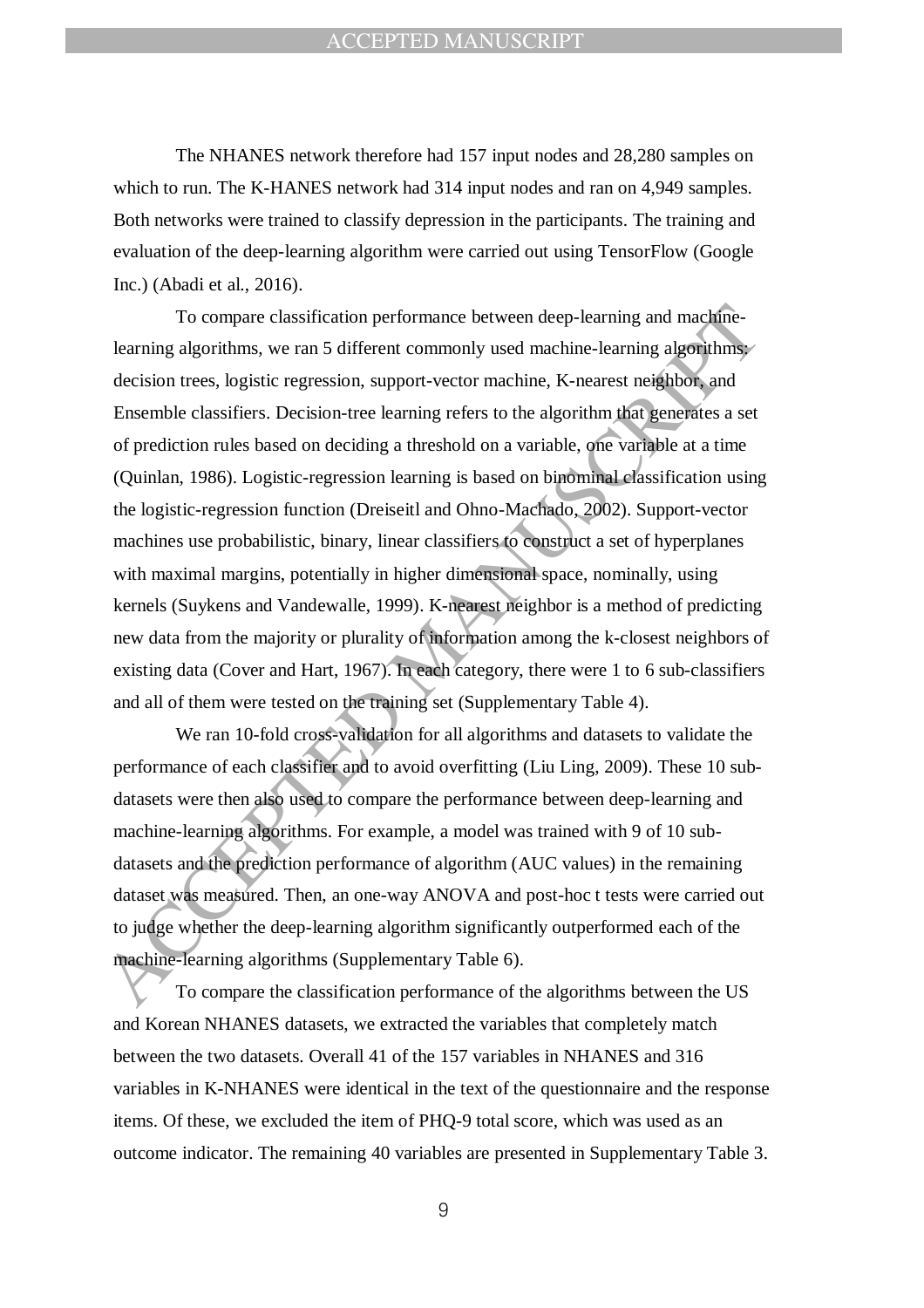We also examined how the performance of deep-learning and logistic regression changed as the number of predictors varied. Using the NHANES dataset, after extracting subsamples with 99 and 49 predictors from 157 ones, we tested how classification performance varied when each algorithm was trained using each subsample (Supplementary Figure 1). Classification Learner Application in MATLAB R2017a (Mathworks, Natick, Massachusetts) was addressed for model training and for the analysis of the results of the machine-learning classifiers.

### **Contribution-Ranking Analysis of Variables**

R2017a (Mathworks, Natick, Massachusetts) was addressed for model training and for<br>the analysis of the results of the machine-learning classifiers.<br> **Contribution-Ranking Analysis of Variables**<br>
In addition to the above, In addition to the above, we carried out contribution-ranking analysis to investigate and interpret the inner-mechanism of the selected deep-learning model as well as that of the conventional machine-learning classifiers. Among the conventional machine-learning classifiers, logistic regression was chosen as the comparison target it is widely used in clinical studies. Another reason for choosing logistic regression was that its t-statistic values can be used to determine the contribution of its variables. For deep-learning, we used the cross-entropy measure as the comparison statistic. It reflects the accuracy and the confidence in the learning performance of the neural networks (Le et al., 2011; Oh et al., 2017).

### **Results**

### **NHANES and K-NHANES Data Sets Characteristics**

How the participants were selected as well as the number of participants with depression in the NHANES and K-NHANES datasets are shown in Figure 1. In NHANES, the original data set included 83,731 individuals, who participated in the survey from 1999 to 2014. Among them, it was impossible to infer depression from 55,451, because they were not asked about depression (being under the age of 19) or they did not complete the depression-screening questionnaires. Thus, the remaining 28,280 participants were chosen for further analysis and the overall prevalence of depression in this population was 7.9% (2,242 [148 from year 1999 to 2004 and 2,094 from year 2005 to 2014] of 28,280).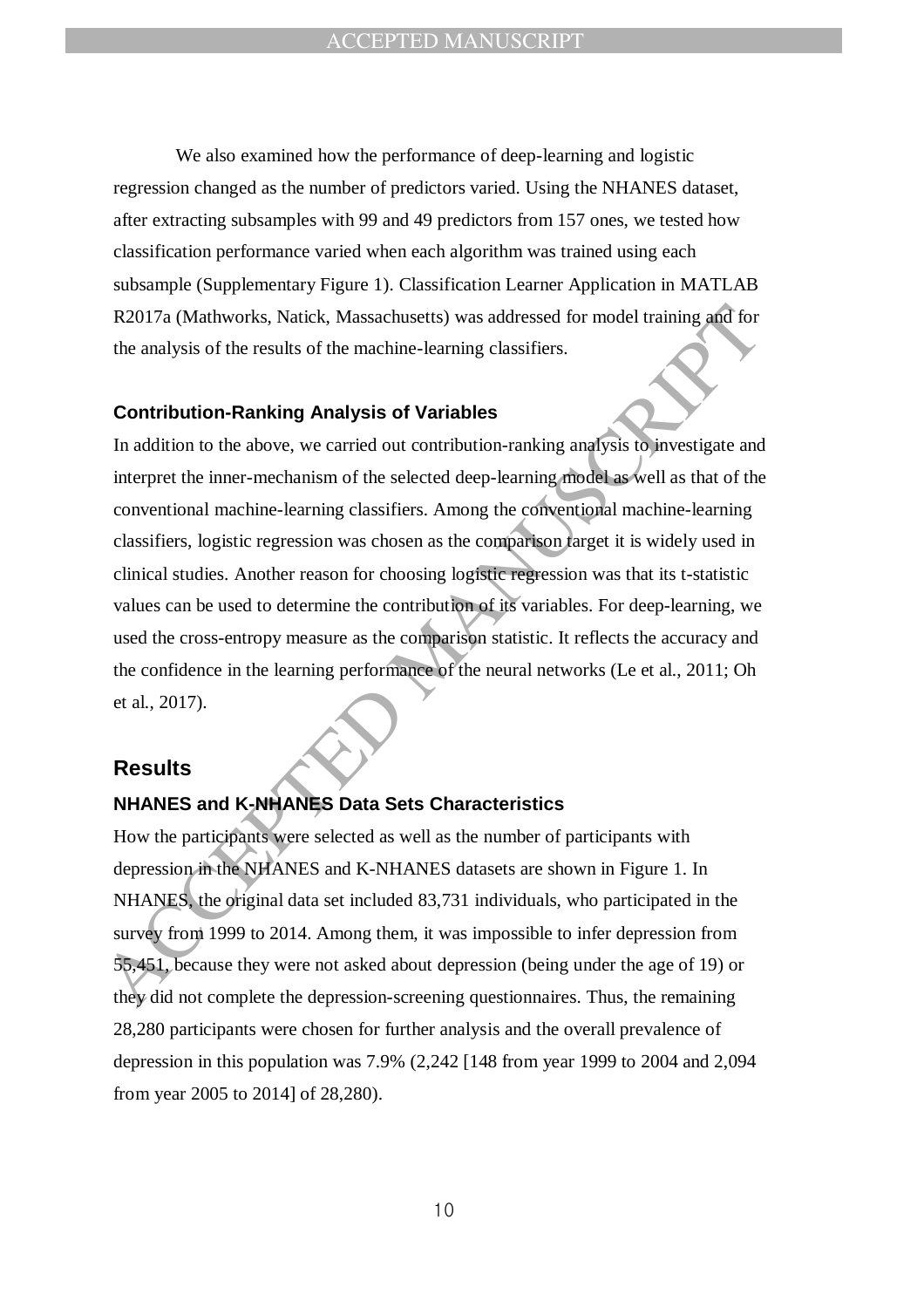In K-NHANES, which was a one-year survey conducted in 2014, 7,550 individuals were enrolled and 4,949 were assessed for depression. The prevalence of depression in the K-NHANES data set was 6.95% (344 of 4,949) when using the same criteria as NHANES (PHQ-9 total score of 10 or more). The total number of predictors (or features) used in training the machine-learning classifiers were 157 for the NHANES dataset and 314 for the K-NHANES dataset (see Methods for details).

#### **Identification of Depression in NHANES and K-NHANES Data Sets**

NHANES dataset and 314 for the K-NHANES dataset (see Methods for details)<br> **Identification of Depression in NHANES and K-NHANES Data Sets**<br> **Identification of Depression in NHANES and K-NHANES Data Sets**<br> **Identification** Figure 2 summarizes the performance of deep learning and conventional machinelearning classifiers for identifying depression in NHANES and K-NHANES. It depicts the ROC curves resulting from 10-fold cross-validation. Deep learning detected depression with an AUC of 0.91 on NHANES and an 0.89 on K-NHANES. Although deep learning resulted in the highest accuracy, there were not large differences between its performance and those of some of the other, more-conventional machine-learning classifiers. In NHANES, linear support vector machine (SVM) and logistic regression had only slightly worse results (AUC of 0.89 for both), while complex tree had the worst performance (AUC of 0.82). There were significant differences between the classification performance of the algorithms (one-way ANOVA;  $F = 38.581$ ;  $p < 0.001$ ). Further, post-hoc analysis revealed that deep-learning was superior to coarse KNN ( $p <$ 0.001) and to complex tree algorithms ( $p < 0.001$ ). But its performance was not significantly better than linear SVM ( $p = 0.222$ ) and logistic regression ( $p = 0.347$ ) (see Supplementary Table 6 for details).

Deep learning was also the most accurate for K-NHANES, with an AUC of 0.89, followed by boosted tree and linear SVM (AUC of 0.86 and 0.85, respectively). Here, the coarse KNN classifier exhibited the worst performance (AUC of 0.78). In K-NHANES, the classification performance between algorithms was statistically significantly different (one-way ANOVA;  $F = 28.361$ ;  $p < 0.001$ ). Post-hoc analysis showed that deep-learning had higher performance than linear SVM ( $p = 0.004$ ), logistic regression ( $p < 0.001$ ), and coarse KNN ( $p < 0.001$ ). Though its classification performance was not significantly better than boosted trees ( $p = 0.983$ ).

#### **Prediction of Depression in Cross-temporal and Cross-National Modalities**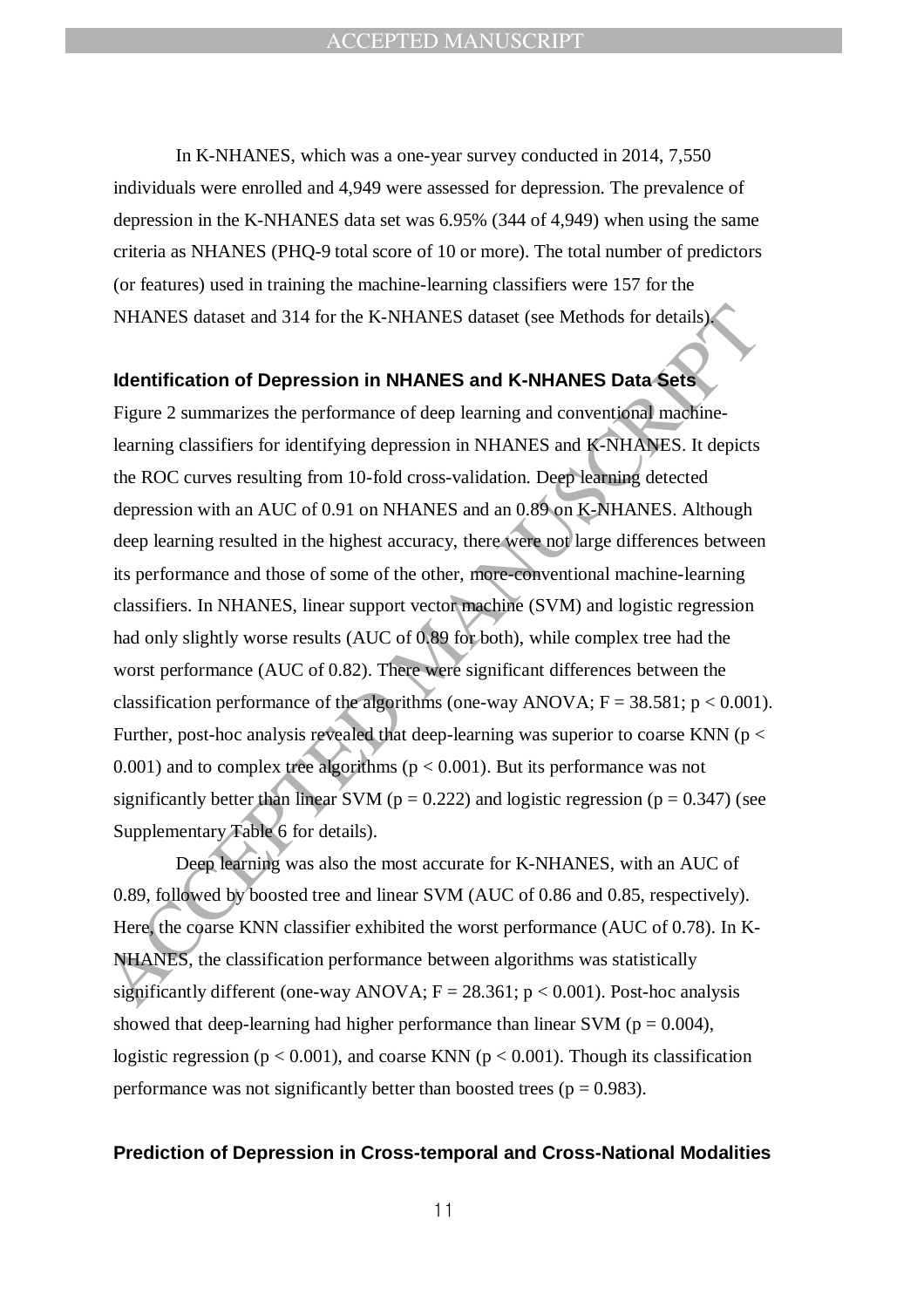We wanted to further assess the ability of deep-learning and other machine-learning algorithms to predict the occurrence of depression across time as well as across national datasets. For our cross-temporal analysis, classifiers were trained on 14 years of NHANES (1999 -2012) and their prediction performance was then tested on newer NHANES data from 2013-2014. Deep learning achieved an AUC of 0.92 (Figure 3A), with linear SVM and logistic regression tying for second (with an AUC of 0.80**)**. Coarse KNN trailed behind (AUC of 0.77) and the complex tree classifier did even worse (AUC of 0.72).

with linear SVM and logistic regression tying for second (with an AUC of 0.80). Coars<br>
KNN trailed behind (AUC of 0.77) and the complex tree classifier did even were<br>
(AUC of 0.72).<br>
HD the cross-national validation test, In the cross-national validation test, we aimed to detect depression in one country, with the classifier trained on another country's survey data. All the variables that were common to NHANES and K-NHANES were chosen—41 in total (Supplementary Table 3). We then trained the various classifiers on the NHANES dataset and tested for depression on the K-NHANES data set. All classifiers achieved relatively similar accuracies in this analysis. Logistic regression reached the highest accuracy, with an AUC of 0.77 (Figure 3B), followed by deep learning and the ensemble subspace discriminant classifier (both with an AUC of 0.74). Coarse KNN did a bit worse (AUC of 0.72). Prediction of depression in the NHANES dataset with models trained on the K-NHANES dataset did not show reliable performance (Supplementary Table 5). This is likely due to the relatively small number of samples in the K-NHANES dataset with respect to the NHANES one.

# **Contribution of Predictors in Deep Learning and Logistic Regression Algorithms**

We analyzed the contribution of the various variables used to estimate depression with deep learning and logistic regression (Figure 4). Variables tended to have similar contributions for deep learning as measured by their cross entropy. For the NHANES dataset, the cross entropy was  $25.488 \pm 0.002$  (mean  $\pm$  standard deviation, here and below), resulting in a ratio of standard deviation to mean of 8 x  $10^{-5}$  (Figure 4A). For K-NHANES, the cross entropy was  $0.170 \pm 0.008$ , and the standard-deviation-to-mean ratio was 0.05 (Figure 4C).

In logistic regression, in contrast, the variables had more varied contributions. The absolute value of the t-statistics across all variables was  $1.06 \pm 1.03$  in NHANES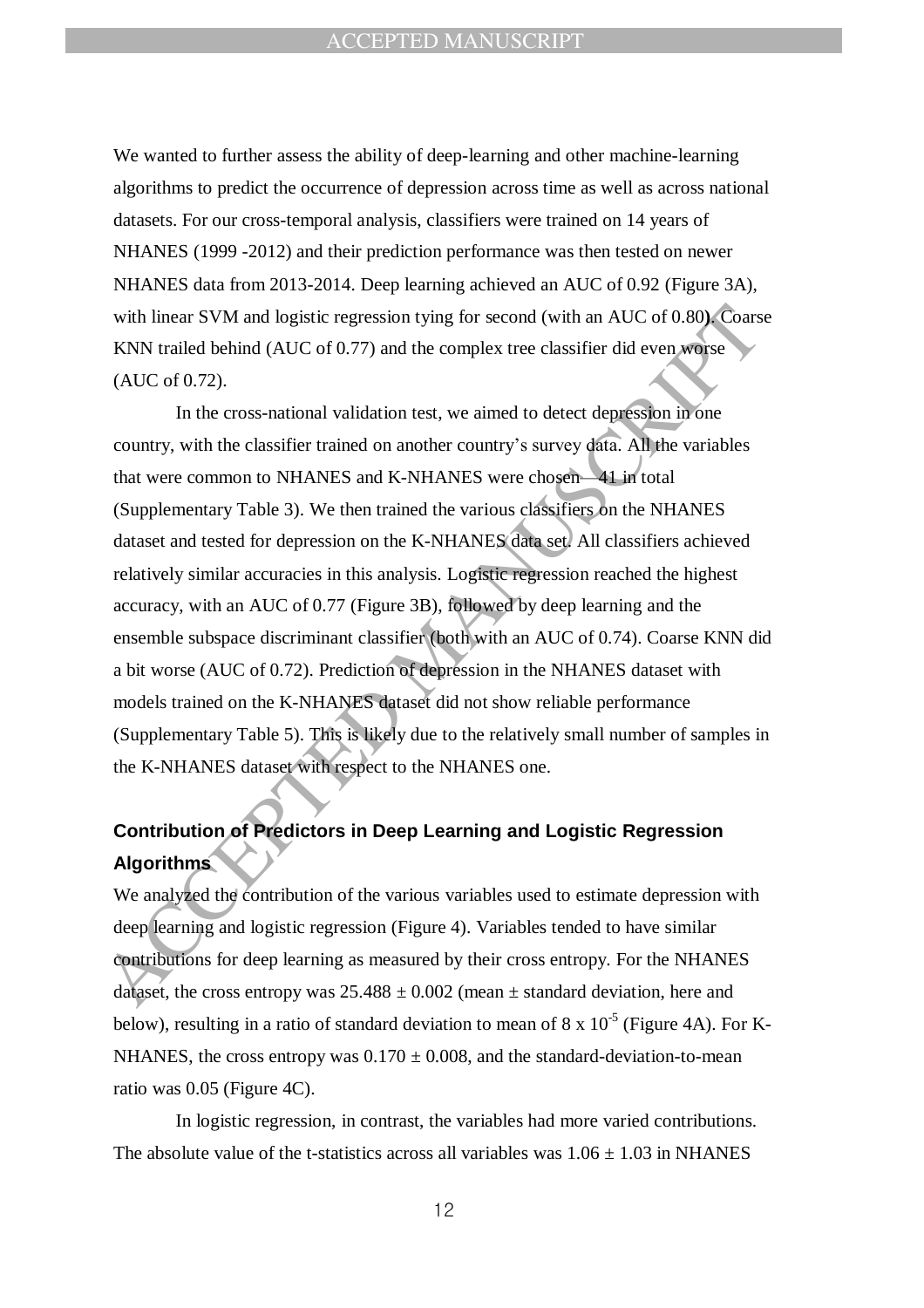identifying depression whereas logistic regression used only a subset of the variables.<br>
For the logistic-regression analysis, the variable contributing most to identifying<br>
depression was one related to the subjective fe and  $0.92 \pm 0.85$  in K-NHANES. In NHANES, 20 of 157 variables (12.7%) achieved statistical significance ( $p < 0.05$ , uncorrected); in K-NHANES, 24 of 314 variables 7.6%) were statistically significant. The standard-deviation-to-mean ratio was 0.97 in NHANES and 0.92 in K-NHANES. These are much higher values than the ratios for deep learning. These results suggest that deep learning used most of the variables for identifying depression whereas logistic regression used only a subset of the variables. For the logistic-regression analysis, the variable contributing most to identifying depression was one related to the subjective feeling of health in both NHANES and K-NHANES (Table 1). Univariate logistic regression analysis also showed that the most contributing variables in estimating depression are statistically significant (NHANES; Odds Ratio  $[OR] = 1.108$ ,  $p < 0.001$ ; K-NHANES; OR = 3.306,  $p < 0.001$ ), and these findings suggest that logistic regression could detect variables with higher odds in patients with depression than without.

### **Discussion**

In this study, we showed that a deep-learning algorithm can well decode the occurrence of depression from other health-related and demographic factors in large, survey datasets. Deep learning further significantly outperformed conventional machinelearning classifiers for the K-NHANES dataset. It also outperformed all conventional machine-learning classifiers for the NHANES dataset, though it did so significantly for two of the four conventional classifiers. Importantly, deep learning also demonstrated predictive ability over novel datasets—both across time and across national surveys. This hints at its potential future clinical implications.

Previous studies have attempted to estimate the prevalence and the severity of depression with automated algorithms. In one study, van Loo et al. found that data mining techniques could classify subtypes of major depressive disorder according to the long-term disease course using the World Health Organization's World Mental Health Surveys dataset (Van Loo et al., 2014). Following these findings, a more recent study showed that machine learning algorithms could predict the course and severity of depression with an AUC of 0.71-0.76 (Kessler et al., 2016). Our dataset did not include information from which we could predict the severity or prognosis of depression.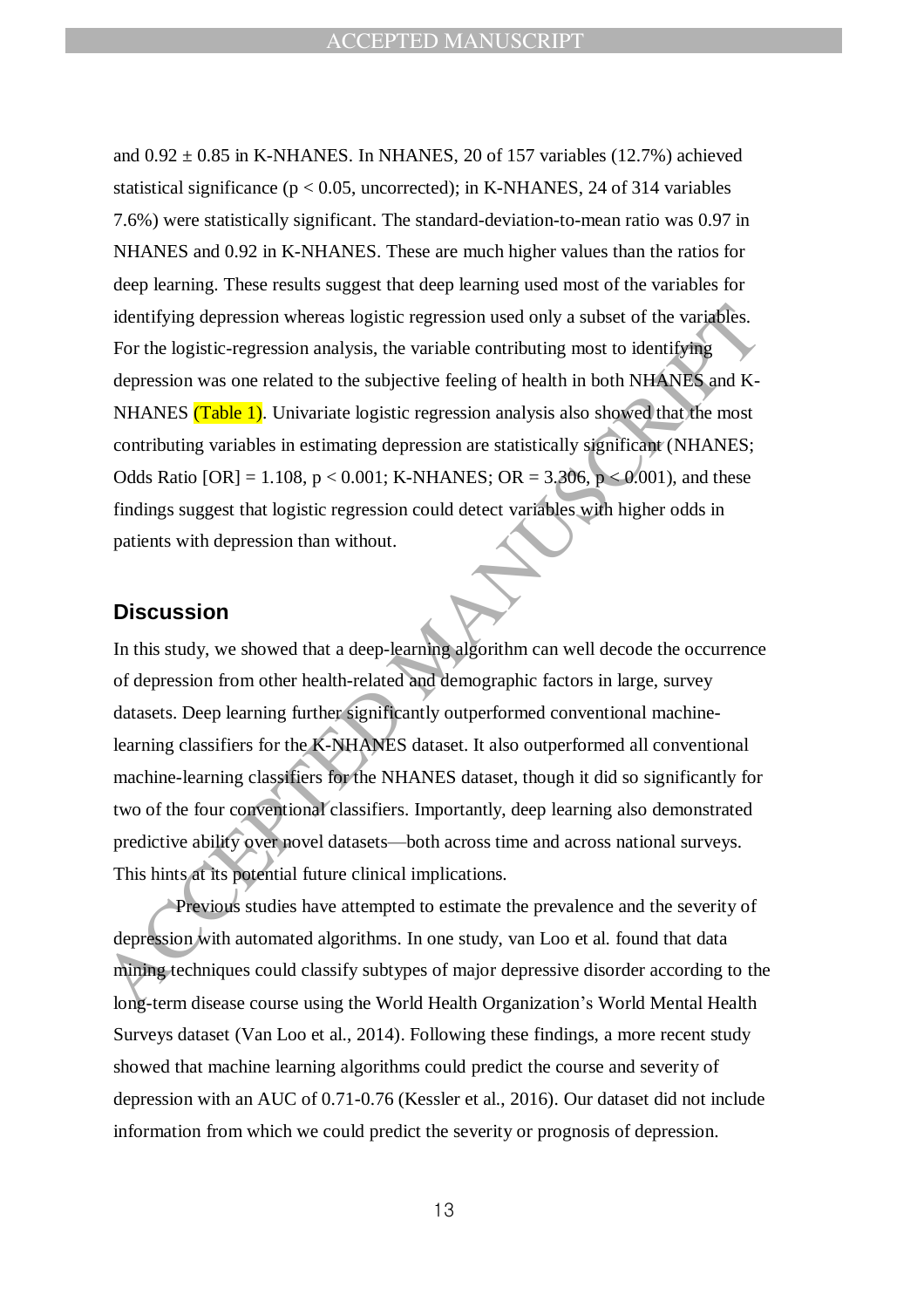Instead, it estimated the occurrence of self-reported depression based on other health and demographic factors in the general population with a relatively high degree of accuracy. This suggests that machine learning algorithms can be used to classify risk groups for depression from general survey data and might further point to key contributing factors for depression in the general population.

Machine learning algorithms have yielded notable prediction accuracies for<br>other fields of medicine (Gulshan et al., 2016). Nevertheless, it was suggested bat the<br>inner-workings many machine-learning algorithms—and especi Machine learning algorithms have yielded notable prediction accuracies in other fields of medicine (Gulshan et al., 2016). Nevertheless, it was suggested that the inner-workings many machine-learning algorithms—and especially deep neuralnetworks—are unclear. So, applying them in clinical settings may be difficult (Barak-Corren et al., 2017). We found that deep learning generally used a combination of many features to achieve its classification accuracy, whereas logistic regression tended to use a smaller subset of the features (Fig. 4.) Hence, to look further into individual factors that machine learning found to influence depression, we used several more conventional machine-learning approaches—and in particular logistic regression—and compared their results with deep learning (Table 1 and Supplementary Table 1). Interestingly, our analysis of ranked contributing-factors for logistic regression showed that the algorithm relied on clinically well-known risk factors—such as amount of physical activity and a degree of daily stress—to identify depression in our model (Table 1). In NHANES, the questionnaire item 'Number of days mental health was not good' was ranked top among contributing factors for logistic regression. This is to be expected, as certain screening tools for depression includes this specific question (Kroenke et al., 2009). Similar results were found for K-NHANES. 'Subjective health status' and 'The degree of stress in daily life' were highest and second highest ranked.

Other highly ranked contributing factors for depressing using logistic regression over NHANES were 'How many times urinate in night?', 'How often have urinary leakage', and 'Urinate before reaching the toilet' (ranked  $5<sup>th</sup>$ ,  $6<sup>th</sup>$  and  $11<sup>th</sup>$ respectively, Table 1). Univariate logistic regression analysis also showed that these items had significantly higher odds in patients with depression than who had no depression (Odds ratio  $[OR] = 1.314$ ,  $p < 0.001$ ;  $OR = 1.400$ ,  $p < 0.001$ , respectively). Idiopathic urinary incontinence is known to be strongly related to depression by altered serotonergic function (Zorn et al., 1999). And the overall prevalence of urinary incontinence in women was 38% in NHANES data from 1999 to 2000 (Anger et al.,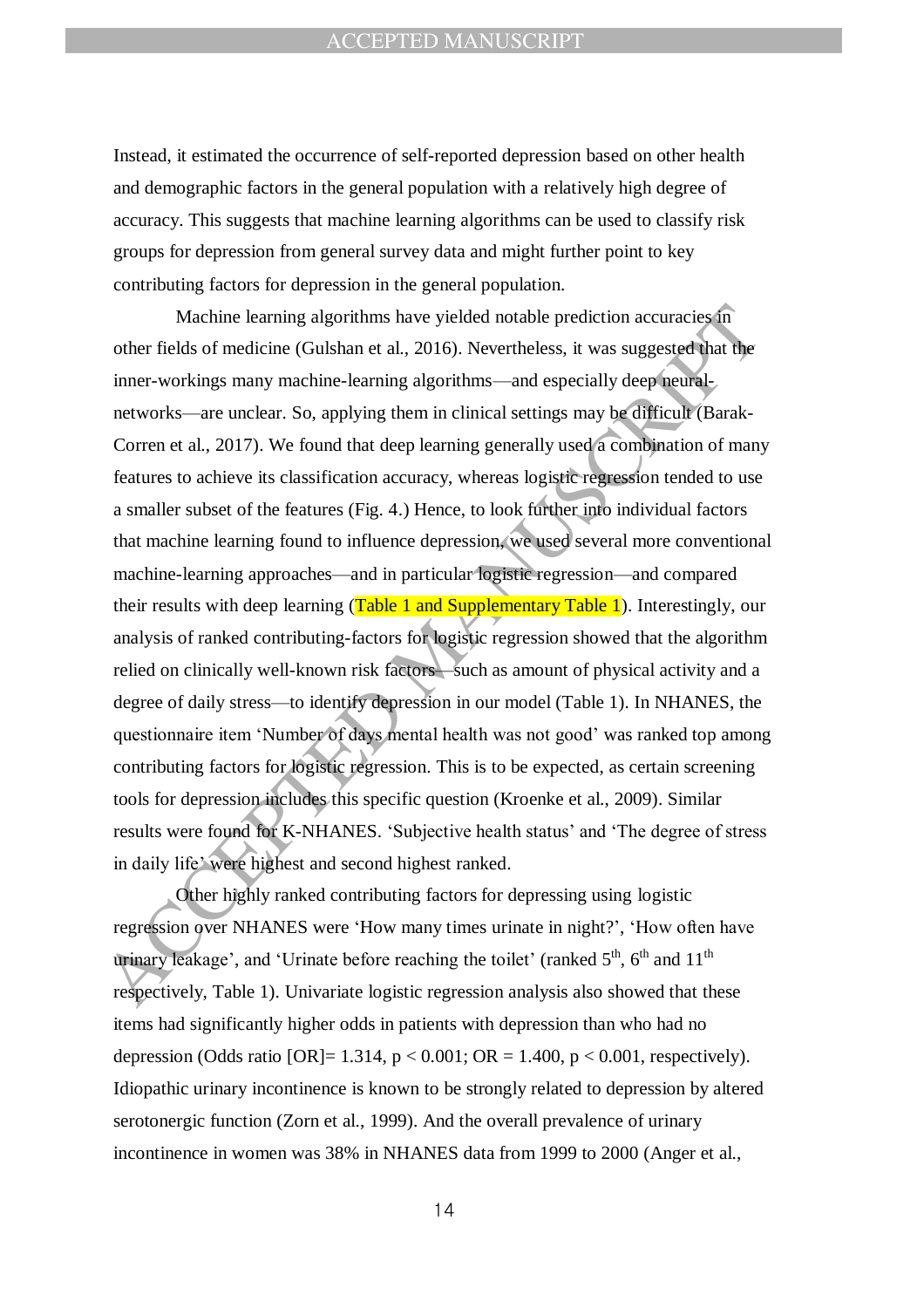2006). Our results might have therefore revealed a key factor affecting depression in the US general population.

Similarly, in K-NHANES, a quarter of the top 20 ranked features appeared related to Chronic Obstructive Pulmonary Disease (COPD) (Table 1; ranked 4<sup>th</sup>, 8<sup>th</sup>, 15<sup>th</sup>, 17th). Among these items, the item of ‗Cough experience for 3 consecutive months' and ‗Diagnosis of Asthma' had significantly higher odds in patient with depression than were not  $(OR = 3.230, p < 0.001; OR = 2.856, p < 0.001$ , respectively). These results too go hand in hand with epidemiological findings in South Korea: most COPD patients there suffer from depression, a much higher rate than healthy controls (Ryu et al., 2010). These results suggest that conventional machine-learning classifiers, especially logistic regression, can identify depression utilizing localized disease characteristics.

'Diagnosis of Asthma' had significantly higher odds in patient with depression than<br>were not (OR = 3.230, p < 0.001; OR = 2.856, p < 0.001; respectively). These results<br>too go hand in hand with epidemiological findings in As for comparing the performance of deep learning and conventional machinelearning techniques, deep-learning best detected depression in both NHANES and K-NHANES. But, while deep-learning was significantly superior to all the conventional machine learning algorithms we tried over K-NHANES, its accuracy was not significantly different from linear SVM and logistic regression over NHANES (Supplementary Table 6). One reason for this might be the different number of samples and predictors in the two datasets. The number of samples in NHANES was more than 5.5 times larger than in K-NHANES, while number of variables in the former was less than half in the latter (NHANES vs. K-NHANES: number of samples 28,280 vs. 4,949, number of variables 157 vs. 316, respectively). Hence the samples to features ratio for NHANES was more than 11 times that of K-NHANES. This ratio is a well-known, crucial factor affecting the performance of deep neural networks (Subana and Samarasinghe, 2016). Ideally, the ratio should be as small as possible, meaning that we want as few features and as many samples as possible to build a robust prediction and avoid overfitting. In K-NHANES, we speculate the homogenous demographics of Korean population helped improve the performance.

We should also note that our results showed that deep-learning can be useful for data that does not have a visual component. Our deep-learning algorithm well decoded depression from numerical data, without visually representing any images. This ability of neural networks has already been demonstrated in other studies. Yang et al. reported that text-only information, acquired from transcription of conversation with patients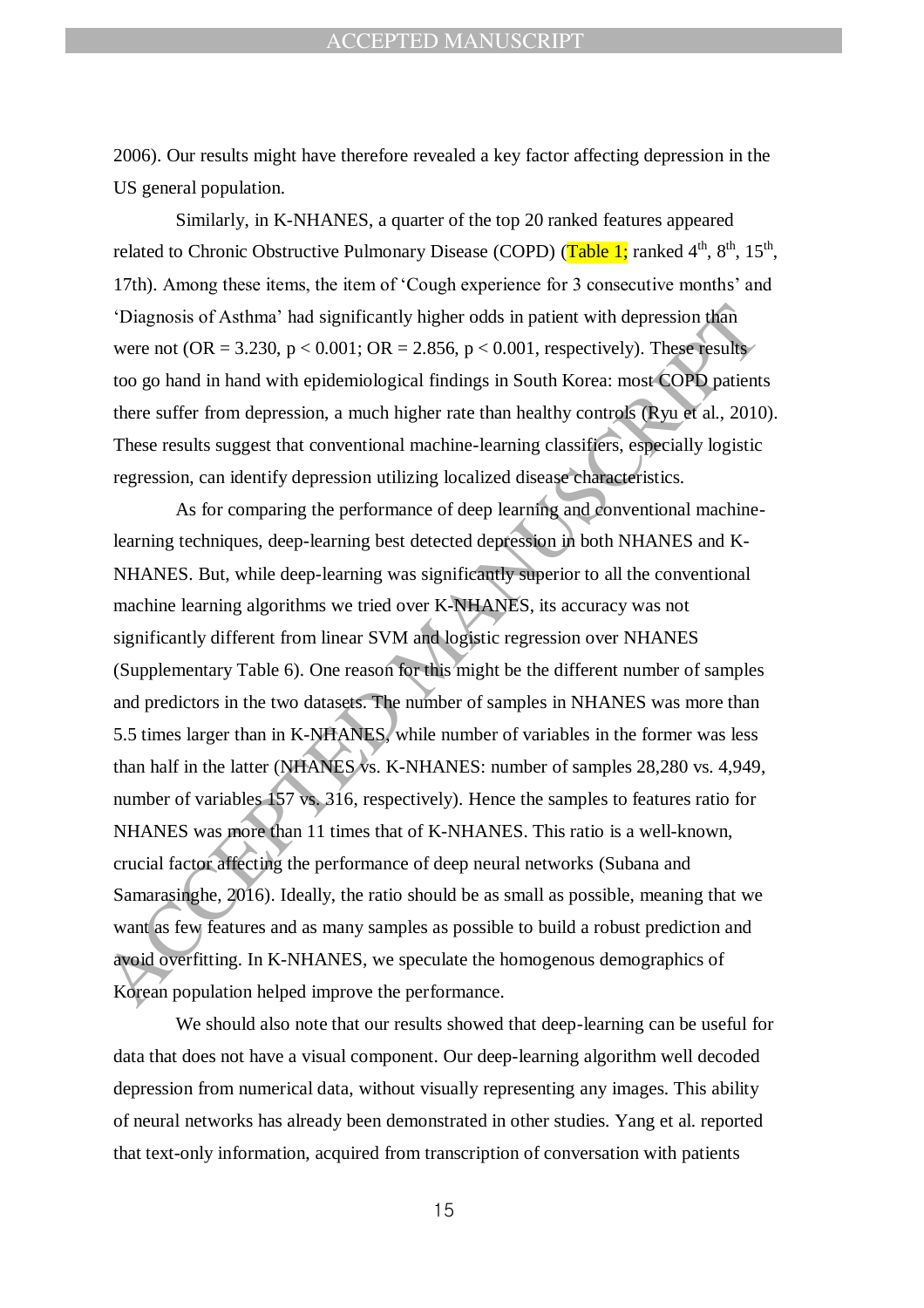suffering from depression, let them detected the disease well using deep learning (Yang et al., 2017). Another example is a deep neural-network trained on EEG signals that could classify depressive patients from normal ones (Acharya et al., 2018). Along the lines of this literature, we proposed that numerical data based on survey questionnaires and laboratory tests could also be used to detect certain psychiatric illnesses.

While only a limited number of key parameters determined much of the<br>classification performance in logistic regression, deep learning used roughly all the<br>parameters for classification (Figure 4). This suggests that, whil While only a limited number of key parameters determined much of the classification performance in logistic regression, deep learning used roughly all the parameters for classification (Figure 4). This suggests that, while the two algorithms perform similarly on novel datasets (Figure 3), the internal workings of the classification algorithms were vastly different. The deep-learning architecture we used was highly nonlinear (as it was 5 layers deep with sigmoid activation functions), and highly-complex (2,500 parameters) compared to logistic regression. Examining the 41 chosen variables suggests that they did not happen to be ones that were favored by logistic regression for neither the NHANES nor K-NHANES datasets. Instead, additional analysis that we carried out showed that deep learning out-performed logistic regression when the number of variables was larger than 100, but it was logistic regression that did better as the number of trained variables decreased (Supplementary Figure 1). It is likely that, as more features becomes available, the performance of deep learning would further increase over logistic regression (Krizhevsky et al., 2012).

Several important limitations of this study should be mentioned. First, this study viewed depression as a binary variable. So, we could not evaluate the correlation between the various factors and the severity of depression. Second, as both NHANES and K-NHANES were cross-sectional surveys (rather than longitudinal), we could not measure the prognosis of the disease or the future occurrence of depression in the population. Third, the performance of the deep-learning and conventional machinelearning algorithms was clearly reduced cross-nationally (Figure 3B; AUC of 0.74). This may be due to cross-national diversity in datasets or to cultural differences in understanding the questions, in propensity for responding in specific manners, and so on. But the result may also be due to the smaller number of variables used for training (41 variables in the cross-national datasets—26.1% of the variables in NHANES and 13.1% in K-NHANES), as the performance of the neural network largely depends on the number of predictors (Karayiannis N, 1993).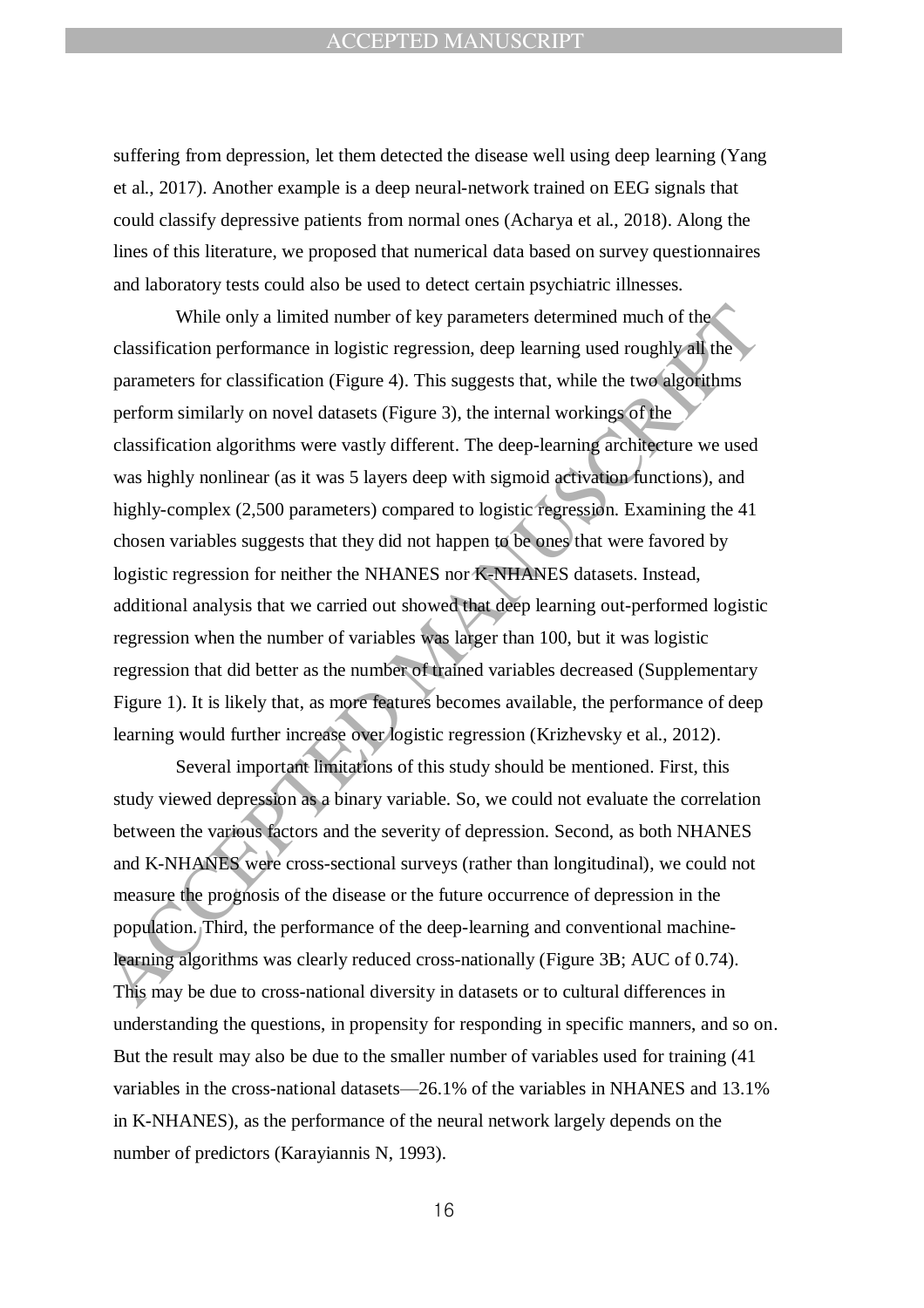health surveys were not run. Additional research into the performance of deep-learning<br>on longitudinal and other datasets and on other mental disorders might reveal more<br>information about the incidence, prevalence, and pro Needless to say, though our model estimated the presence of depression with relatively high accuracy across the population, it could not replace the conventional, individual screening tools for depression (e.g., PHQ-9 or Beck Depression Inventory). Rather, a trained deep-learning algorithm might be used in aggregate—for instance to estimate the regional prevalence of depression in regions where individual mentalhealth surveys were not run. Additional research into the performance of deep-learning on longitudinal and other datasets and on other mental disorders might reveal more information about the incidence, prevalence, and progression of mental disorders, on comorbidity of such disorders, and on correlations between mental disorders and various demographic, life-style, and other factors.

### **Contributors**

J Oh, K Yun, and J-H Chae conceived the idea and designed the study. J Oh and K Yun organized the data and coded algorithms. J Oh and K Yun drafted the manuscript, J-H Chae, U Maoz and T-S Kim reviewed the data, suggested additional analyses, and revised the manuscript.

### **Role of the Funding Sources**

This research was supported by a grant of the Korea Health Technology R&D Project through the Korea Health Industry Development Institute (KHIDI), funded by the Ministry of Health & Welfare, Republic of Korea (grant number: HM15C1054). Uri Maoz was funded by the Bial Foundation (grant 388/14).

# **Conflict of Interests**

All authors report no competing interests.

# **Acknowledgements** None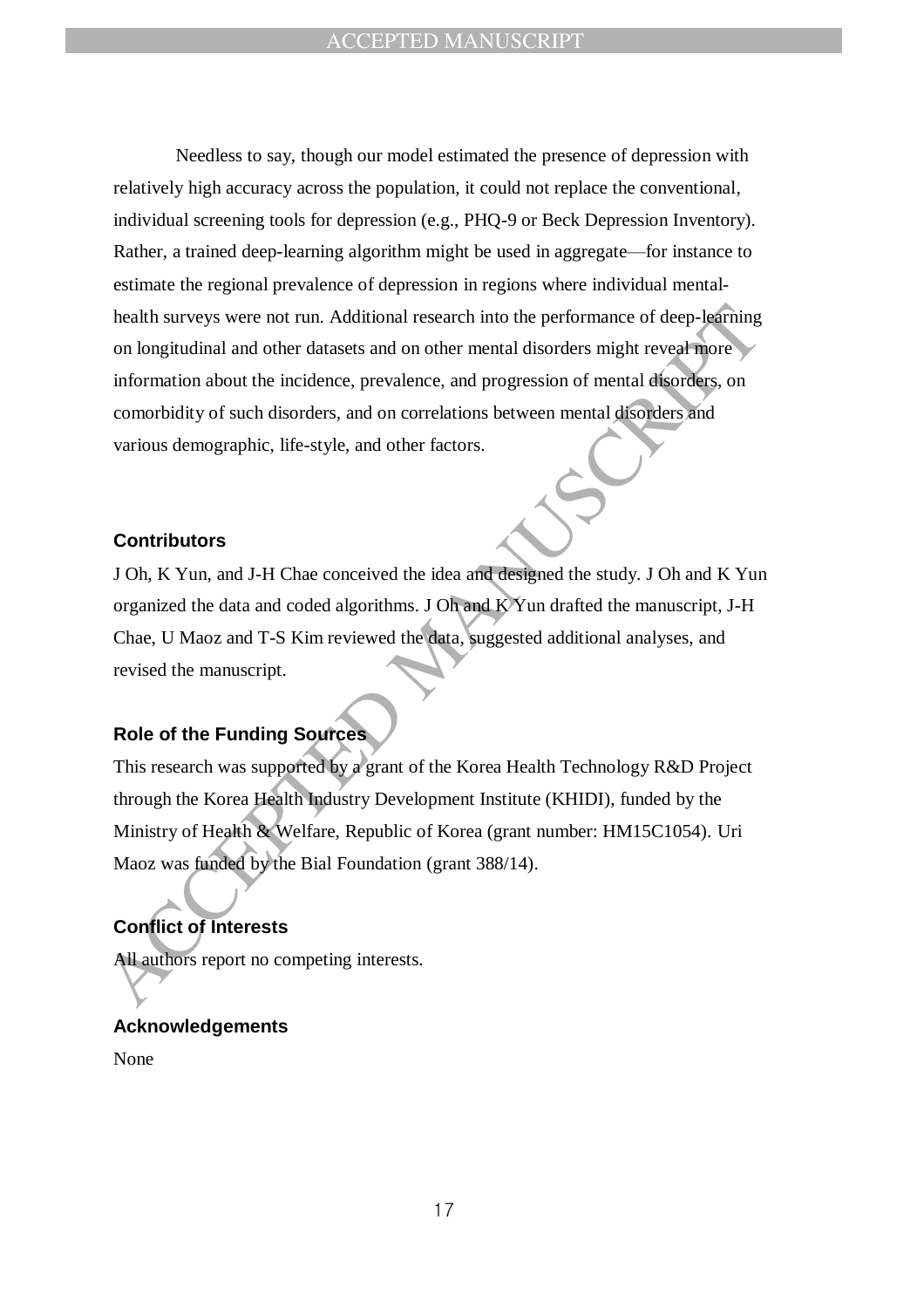### **References**

- Abadi, M., Barham, P., Chen, J., Chen, Z., Davis, A., Dean, J., Devin, M., Ghemawat, S., Irving, G., Isard, M., Kudlur, M., Levenberg, J., Monga, R., Moore, S., Murray, D.G., Steiner, B., Tucker, P., Vasudevan, V., Warden, P., Wicke, M., Yu, Y., Zheng, X., Brain, G., 2016. TensorFlow: A System for Large-Scale Machine Learning TensorFlow: A system for large-scale machine learning, in: 12th USENIX Symposium on Operating Systems Design and Implementation (OSDI '16). pp. 265–284. https://doi.org/10.1038/nn.3331
- Acharya, U.R., Oh, S.L., Hagiwara, Y., Tan, J.H., Adeli, H., Subha, D.P., 2018. Automated EEG-based screening of depression using deep convolutional neural network. Comput. Methods Programs Biomed. 161, 103–113. https://doi.org/10.1016/j.cmpb.2018.04.012
- Andrews, G., Peters, L., 1998. The psychometric properties of the Composite International Diagnostic Interview. Soc Psychiatry Psychiatr Epidemiol 33, 80–88. https://doi.org/10.1007/s001270050026
- Anger, J.T., Saigal, C.S., Stothers, L., Thom, D.H., Rodríguez, L. V., Litwin, M.S., 2006. The Prevalence of Urinary Incontinence Among Community Dwelling Men: Results From the National Health and Nutrition Examination Survey. J. Urol. 176, 2103–2108. https://doi.org/10.1016/j.juro.2006.07.029
- Avenevoli, S., Swendsen, J., He, J.P., Burstein, M., Merikangas, K.R., 2015. Major Depression in the National Comorbidity Survey–Adolescent Supplement: Prevalence, Correlates, and Treatment. J. Am. Acad. Child Adolesc. Psychiatry 54, 37–44.e2. https://doi.org/10.1016/j.jaac.2014.10.010
- Barak-Corren, Y., Castro, V.M., Javitt, S., Hoffnagle, A.G., Dai, Y., Perlis, R.H., Nock, M.K., Smoller, J.W., Reis, B.Y., 2017. Predicting suicidal behavior from longitudinal electronic health records. Am. J. Psychiatry 174, 154–162. https://doi.org/10.1176/appi.ajp.2016.16010077
- USENIX Symposium on Operating Systems Design and Implementation<br>
(OSDI Y16). pp. 265-284. https://doi.org/10.1038mn.3331<br>
Acharya, U.R., Oh. S.L., Hagiwara, Y., Tan, J.H., Adeli, H., Subha, D.P.,2008<br>
Automated EEG-based s Chekroud, A.M., Zotti, R.J., Shehzad, Z., Gueorguieva, R., Johnson, M.K., Trivedi, M.H., Cannon, T.D., Krystal, J.H., Corlett, P.R., 2016. Cross-trial prediction of treatment outcome in depression: A machine learning approach. The Lancet Psychiatry 3, 243–250. https://doi.org/10.1016/S2215-0366(15)00471-X
	- Choi, H. S., Choi, J. H., Park, K. H., Joo, K. J., Ga, H., Ko, H. J., & Kim, S.R., 2007. Standardization of the Korean version of Patient Health Questionnaire-9 as a screening instrument for major depressive disorder. J. Korean Acad. Fam. Med. 28, 114–119.
	- Center for Behavioral Health Statistics and Quality (2017). 2016 National Survey on Drug Use and Health: Detailed Tables. Substance Abuse and Mental Health Services Administration, Rockville, MD.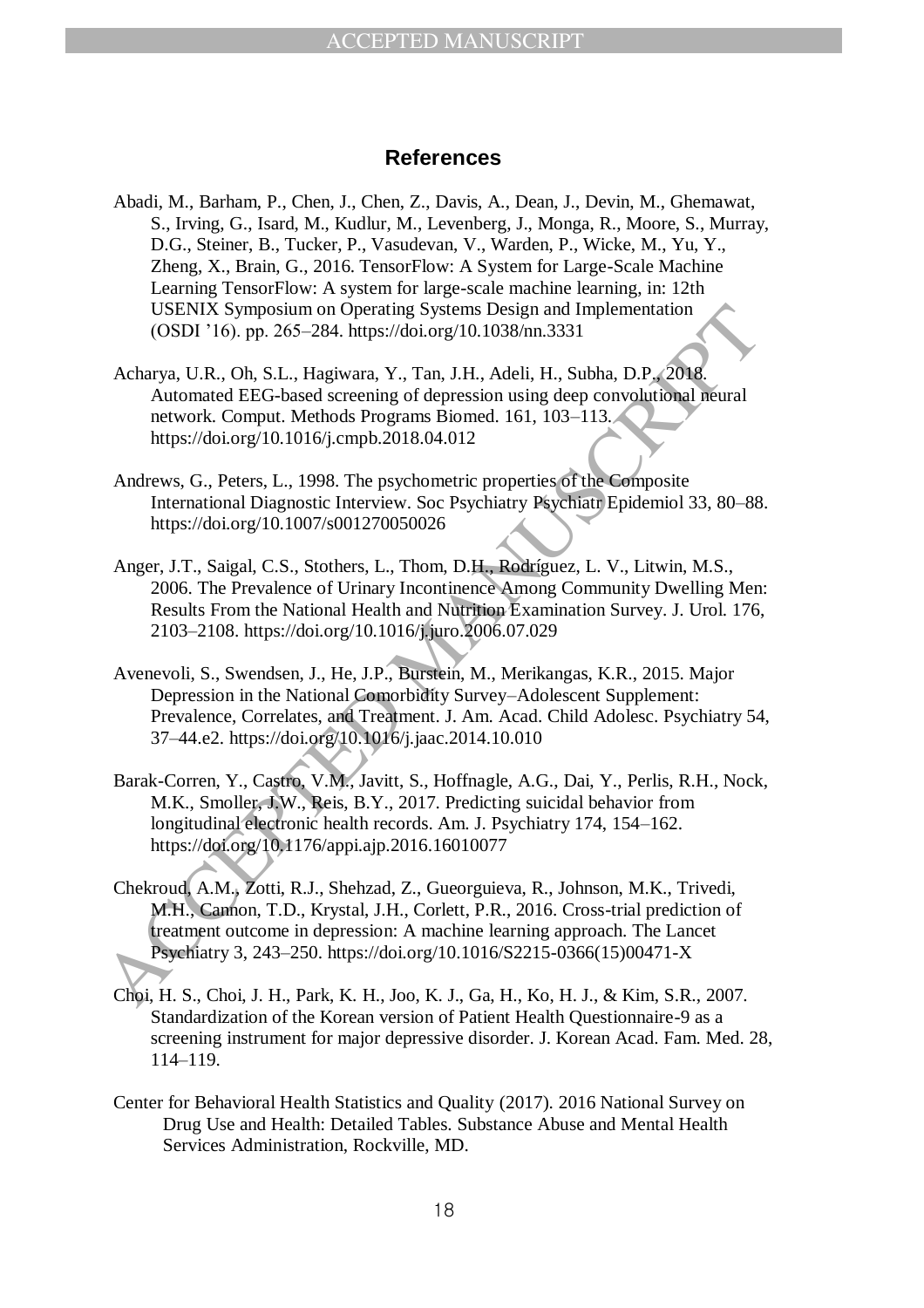- Centers for Disease Control and Prevention (CDC) (2014). National Center for Health Statistics (NCHS). National Health and Nutrition Examination Survey Data. Hyattsville, MD: U.S. Department of Health and Human Services, Centers for Disease Control and Prevention.
- Cover, T.M., Hart, P.E., 1967. Nearest Neighbor Pattern Classification. IEEE Trans. Inf. Theory 13, 21–27. https://doi.org/10.1109/TIT.1967.1053964
- Dipnall, J.F., Pasco, J.A., Berk, M., Williams, L.J., Dodd, S., Jacka, F.N., Meyer, D., 2016. Fusing data mining, machine learning and traditional statistics to detect biomarkers associated with depression. PLoS One 11. https://doi.org/10.1371/journal.pone.0148195
- Dreiseitl, S., Ohno-Machado, L., 2002. Logistic regression and artificial neural network classification models: A methodology review. J. Biomed. Inform. 35, 352–359. https://doi.org/10.1016/S1532-0464(03)00034-0
- Ford, D.E., Erlinger, T.P., 2004. Depression and C-reactive protein in US adults: data from the Third National Health and Nutrition Examination Survey. Arch. Intern. Med. 164, 1010–4. https://doi.org/10.1001/archinte.164.9.1010
- Gulshan, V., Peng, L., Coram, M., Stumpe, M.C., Wu, D., Narayanaswamy, A., Venugopalan, S., Widner, K., Madams, T., Cuadros, J., Kim, R., Raman, R., Nelson, P.C., Mega, J.L., Webster, D.R., 2016. Development and Validation of a Deep Learning Algorithm for Detection of Diabetic Retinopathy in Retinal Fundus Photographs. JAMA 316, 2402. https://doi.org/10.1001/jama.2016.17216
- Karayiannis N, V.A., 1993. Artificial Neural Networks: Learning Algorithms, Performance Evaluation, and Applications. Kluwer Academic Publishers, Boston, MA.
- Cover, 1.34, P.2, 1997. Vealest Neglaton Pattern Cassinces<br>
Theory 13, 21-27. https://doi.org/10.1109/171:1967.1053964<br>
Dipnall, J.F., Pasco, J.A., Berk, M., Williams, L.J., Dodd, S., Jacka, F.N., Meyer, D.,<br>
2016. Fusing Kessler, R.C., van Loo, H.M., Wardenaar, K.J., Bossarte, R.M., Brenner, L.A., Cai, T., Ebert, D.D., Hwang, I., Li, J., de Jonge, P., Nierenberg, A.A., Petukhova, M. V, Rosellini, A.J., Sampson, N.A., Schoevers, R.A., Wilcox, M.A., Zaslavsky, A.M., 2016. Testing a machine-learning algorithm to predict the persistence and severity of major depressive disorder from baseline self-reports. Mol. Psychiatry 21, 1366– 1371. https://doi.org/10.1038/mp.2015.198
	- Kim, Y., Kim, N.H., Lee, H.K., Song, J.S., Kim, H.C., Choi, S., Chun, C., Khang, Y., Oh, K., Laibson, P., Lemp, M., Meisler, D., Castillo, J. Del, O'Brien, T., Pflugfelder, S., Rolando, M., Schein, O., Seitz, B., Tseng, S., Setten, G. van, Wilson, S., Yiu, S., 2014. The Korea National Health and Nutrition Examination Survey (KNHANES): Current Status and Challenges. Epidemiol. Health 36, e2014002. https://doi.org/10.4178/epih/e2014002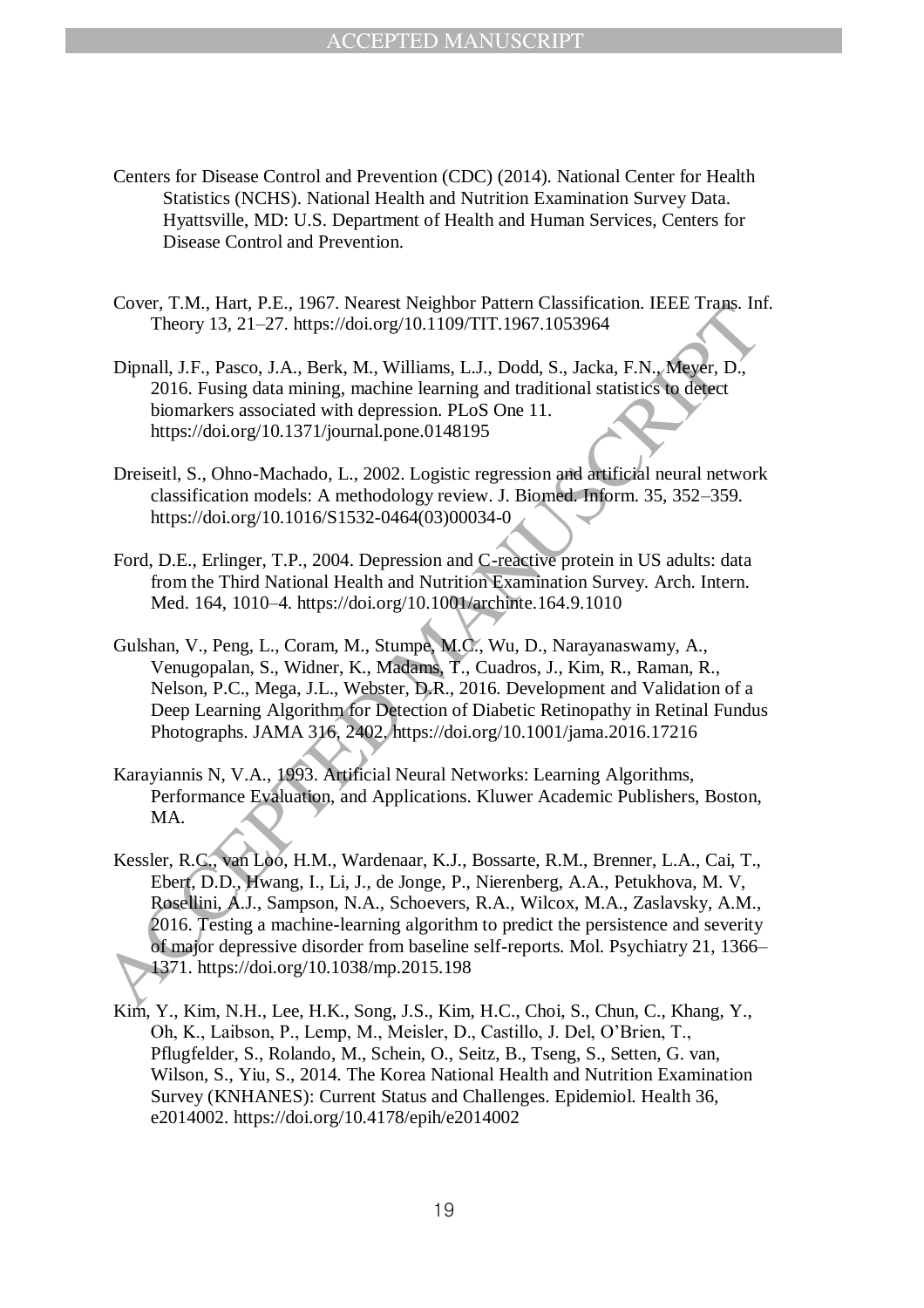- Krizhevsky, A., Sutskever, I., Geoffrey E., H., 2012. ImageNet Classification with Deep Convolutional Neural Networks. Adv. Neural Inf. Process. Syst. 25 1097–1105. https://doi.org/10.1109/5.726791
- Kroenke, K., Spitzer, R.L., 2002. The PHQ-9: A New Depression Diagnostic and Severity Measure. Psychiatr. Ann. 32, 509–515. https://doi.org/10.3928/0048- 5713-20020901-06
- Kroenke, K., Spitzer, R.L., Williams, J.B.W., 2001. The PHQ-9: Validity of a brief depression severity measure. J. Gen. Intern. Med. 16, 606–613. https://doi.org/10.1046/j.1525-1497.2001.016009606.x
- Kroenke, K., Spitzer, R.L., Williams, J.B.W., 2001. The PHQ-9: Validity of a brief depression svertive measure J. Gen. Intern. Med. 16, 606-613.<br>
kroenke, K., Strine, T.W., Spitzer, R.L., Williams, J.B.W., Berry, J.T., Mo Kroenke, K., Strine, T.W., Spitzer, R.L., Williams, J.B.W., Berry, J.T., Mokdad, A.H., 2009. The PHQ-8 as a measure of current depression in the general population. J. Affect. Disord. 114, 163–173. https://doi.org/10.1016/j.jad.2008.06.026
	- Le, Q. V, Coates, A., Prochnow, B., Ng, A.Y., 2011. On Optimization Methods for Deep Learning. Proc. 28th Int. Conf. Mach. Learn. 265–272. https://doi.org/10.1.1.220.8705
	- LeCun, Y., Bengio, Y., Hinton, G., 2015. Deep learning. Nature 521, 436–444. https://doi.org/10.1038/nature14539
	- Oh J, Yun K, Hwang J-H, Chae J-H., 2017. Classification of Suicide Attempts through a Machine Learning Algorithm Based on Multiple Systemic Psychiatric Scales. Front. Psychiatry 8, 192. https://doi.org/10.3389/fpsyt.2017.00192
	- Perlis, R.H., 2013. A clinical risk stratification tool for predicting treatment resistance in major depressive disorder. Biol. Psychiatry 74, 7–14. https://doi.org/10.1016/j.biopsych.2012.12.007
	- Quinlan, J.R., 1986. Induction of Decision Trees. Mach. Learn. 1, 81–106. https://doi.org/10.1023/A:1022643204877
	- Refaeilzadeh, Payam, Lei Tang, and H.L., 2009. Encyclopedia of database systems. Springer US, pp. 532–538.
	- Ryu, Y.J., Chun, E.-M., Lee, J.H., Chang, J.H., 2010. Prevalence of depression and anxiety in outpatients with chronic airway lung disease. Korean J. Intern. Med. 25, 51–57. https://doi.org/10.3904/kjim.2010.25.1.51
	- Smith, K., 2014. Mental health: A world of depression. Nature 515, 180–181. https://doi.org/10.1038/515180a
	- Subana, S., Samarasinghe, S., 2016. Artificial Neural Network Modelling. Springer US.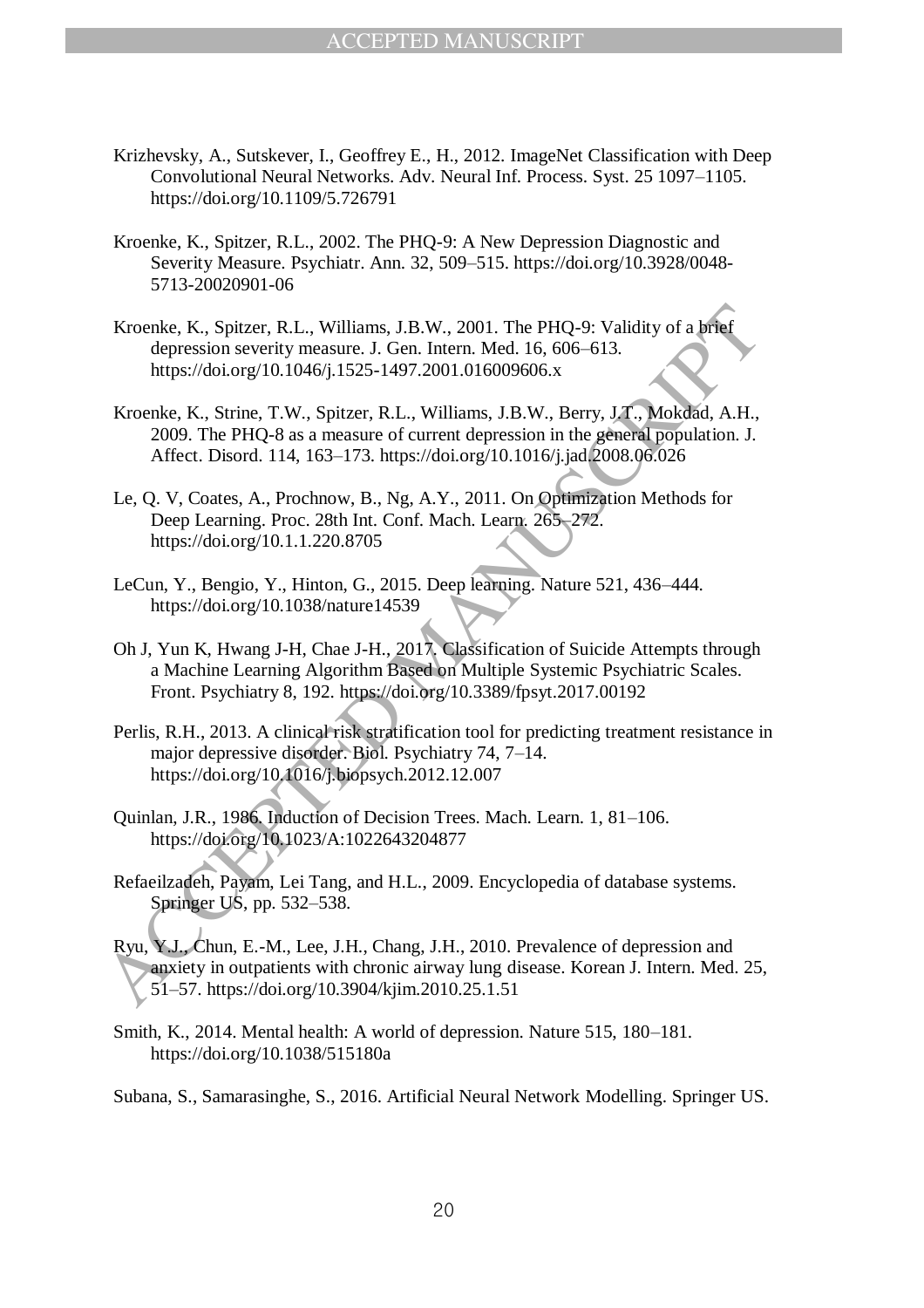- Suykens, J.A.K., Vandewalle, J., 1999. Least squares support vector machine classifiers. Neural Process. Lett. 9, 293–300. https://doi.org/10.1023/A:1018628609742
- Vallance, J.K., Winkler, E.A.H., Gardiner, P.A., Healy, G.N., Lynch, B.M., Owen, N., 2011. Associations of objectively-assessed physical activity and sedentary time with depression: NHANES (2005-2006). Prev. Med. (Baltim). 53, 284–288. https://doi.org/10.1016/j.ypmed.2011.07.013
- Van Loo, H.M., Cai, T., Gribber, M.J., Li, J., De Jonge, P., Petukhova, M., Roses, S., Samon, N.A., Al-Hem, 2007)<br>
A.O., Andrade, L.H., Bromet, E.J., Bunting, B., Fayyad, J., Florescu, S.E., Guine, A.O., Andrade, L.H., Bro Van Loo, H.M., Cai, T., Gruber, M.J., Li, J., De Jonge, P., Petukhova, M., Rose, S., Sampson, N.A., Schoevers, R.A., Wardenaar, K.J., Wilcox, M.A., Al-Hamzawi, A.O., Andrade, L.H., Bromet, E.J., Bunting, B., Fayyad, J., Florescu, S.E., Gureje, O., Hu, C., Huang, Y., Levinson, D., Medina-Mora, M.E., Nakane, Y., Posada-Villa, J., Scott, K.M., Xavier, M., Zarkov, Z., Kessler, R.C., 2014. Major depressive disorder subtypes to predict long-term course. Depress. Anxiety 31, 765–777. https://doi.org/10.1002/da.22233
	- Weissman, M.M., Bland, R.C., Canino, G.J., Faravelli, C., Greenwald, S., Hwu, H.G., Joyce, P.R., Karam, E.G., Lee, C.K., Lellouch, J., Lépine, J.P., Newman, S.C., M, R.-S., Wells, J.E., Wickramaratne, P.J., Wittchen, H., Yeh, E.K., 1996. Crossnational epidemiology of major depression and bipolar disorder. JAMA 276, 293– 299. https://doi.org/10.1001/jama.1996.03540040037030
	- Williams, D., Liao, X., Xue, Y., Carin, L., Krishnapuram, B., 2007. On classification with incomplete data. IEEE Trans. Pattern Anal. Mach. Intell. 29, 427–436. https://doi.org/10.1109/TPAMI.2007.52<sup>3</sup>
	- World Health Organization. (2017). Depression and other common mental disorders: global health estimates (No. WHO/MSD/MER/2017.2). World Health Organization.
	- Yang, L., Jiang, D., Xia, X., Pei, E., Oveneke, M.C., Sahli, H., 2017. Multimodal Measurement of Depression Using Deep Learning Models. pp. 53–59. https://doi.org/10.1145/3133944.3133948
	- Zhou, X., Jin, K., Shang, Y., Guo, G., 2018. Visually Interpretable Representation Learning for Depression Recognition from Facial Images. IEEE Trans. Affect. Comput. https://doi.org/10.1109/TAFFC.2018.2828819
	- Zhu, Y., Shang, Y., Shao, Z., Guo, G., 2018. Automated Depression Diagnosis Based on Deep Networks to Encode Facial Appearance and Dynamics. IEEE Trans. Affect. Comput. 9, 578–584. https://doi.org/10.1109/TAFFC.2017.2650899
	- Zorn, B.H., Montgomery, H., Pieper, K., Gray, M., Steers, W.D., 1999. Urinary incontinence and depression. J. Urol. 162, 82–4. https://doi.org/10.1097/00005392- 199907000-00020

# **Figure Legends**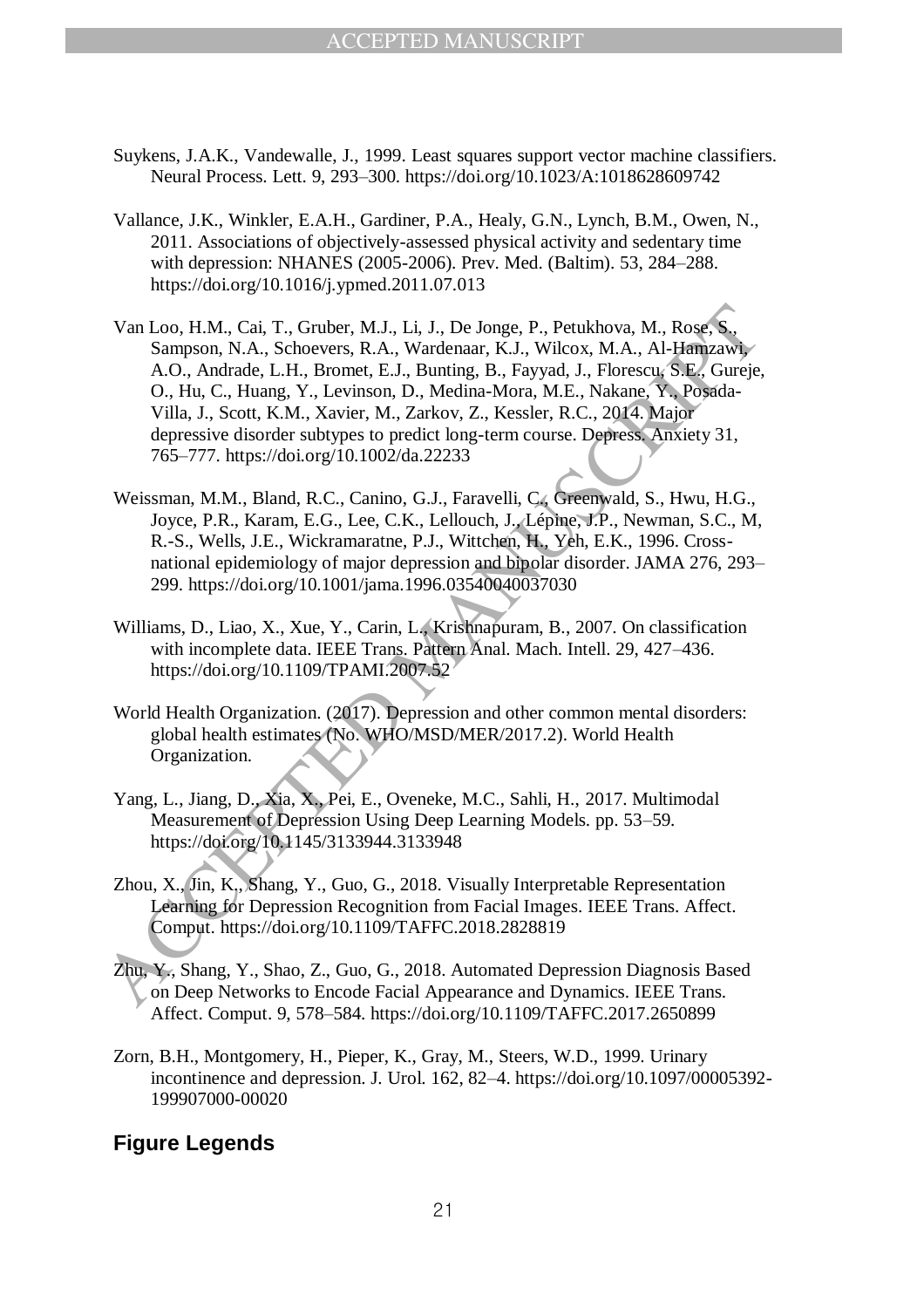# **Figure 1. Participants Selection and Prevalence of Depression in NHANES and K-NHANES**

(A) Data collection and participant selection in the NHANES data set (1999-2014). (B) The corresponding numbers to A in the K-NHANES dataset.

# **Figure 2. Area Under Curve (AUC) for Identifying Depression in NHANES and K-NHANES**

Performance of deep learning and conventional machine learning classifiers trained with NHANES 1999 to 2014 data sets (A) and K-NHANES 2014 data set (B).

# **Figure 3. Estimation of Depression in NHANES and Cross-National Estimation of Depression**

Performance of various machine learning algorithms when predicting depression across time and across national surveys. (A) Predicting depression in the last two years of available data on NHANES (2013-2014) with various machine learning algorithms trained on the previous 14 years of NHANES data (1999-2012). (B) Predicting depression in K-NHANES (2014) with various machine-learning algorithms trained on 16 years of NHANES data (1999-2014).

# **Figure 4. Contribution of Predictors for Deep Learning and Logistic Regression over the NHANES and K-NHANES datasets**

**Figure 2. Area Under Curve (AUC) for Identifying Depression in NHANES and K<br>
NHANES<br>
Performance of deep learning and conventional machine learning classifiers trajned<br>
with NHANES 1999 to 2014 data sets (A) and K-NHANES** The figure depicts the distribution of cross entropy values over all variables in NHANES (1999-2014) in (A) and K-NHANES (2014) in (C) for deep learning. (Note the inset in (C) that covers a smaller range of cross entropy values.) Cross entropy represents the contribution of each variable in estimating depression during the training process of the deep-learning algorithm. It also shows the distribution of t-statistics across all variables in NHANES (B) and K-NHANES (D) for logistic regression. The horizontal red lines designate the threshold of statistical significance (above the red line denotes  $p < 0.05$ ; uncorrected).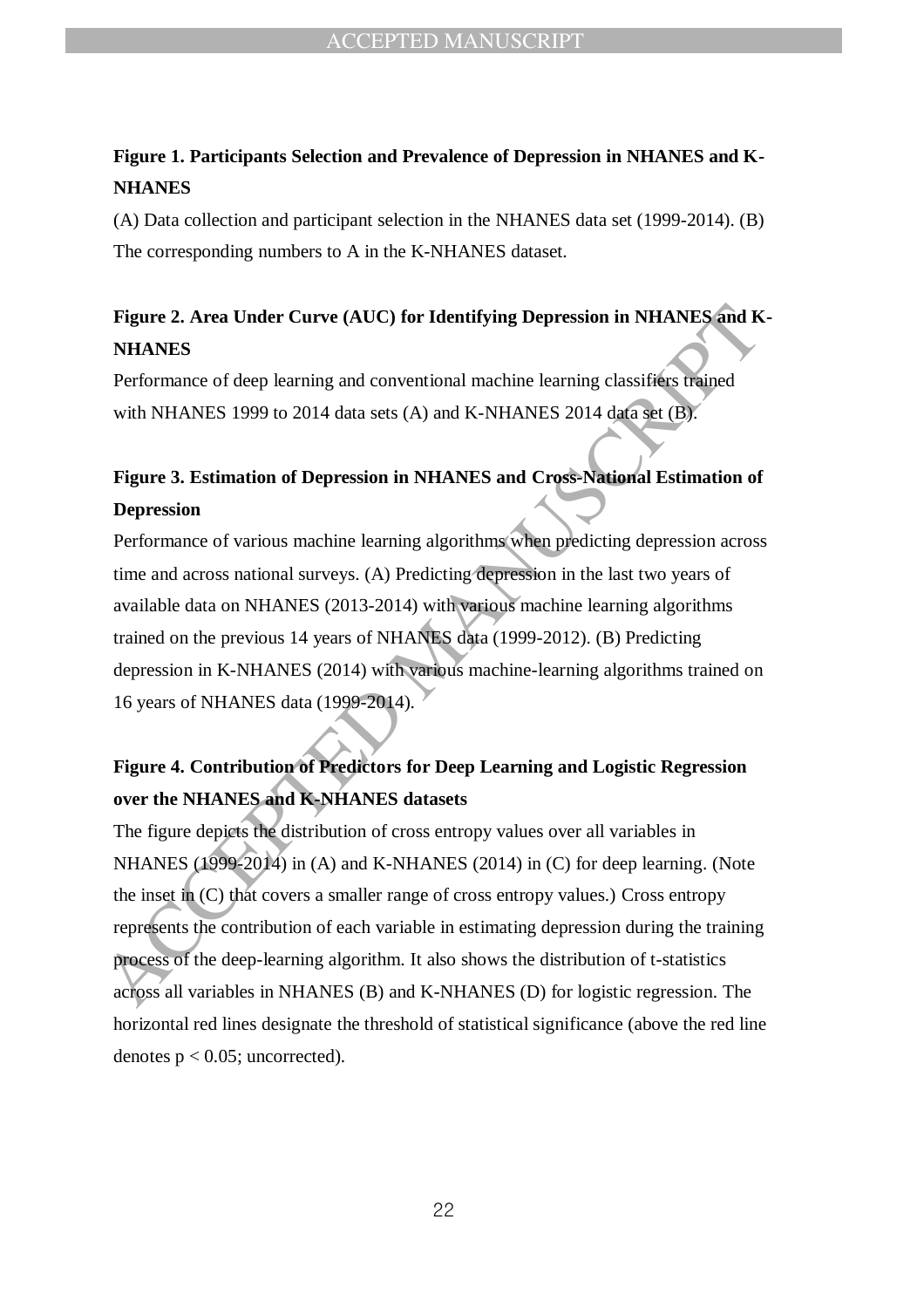#### Figure 1. Case Selection of NHANES (1999-2014) and K-NHANES (2014) Datasets

A NHANES data set (1999-2014)





- 
-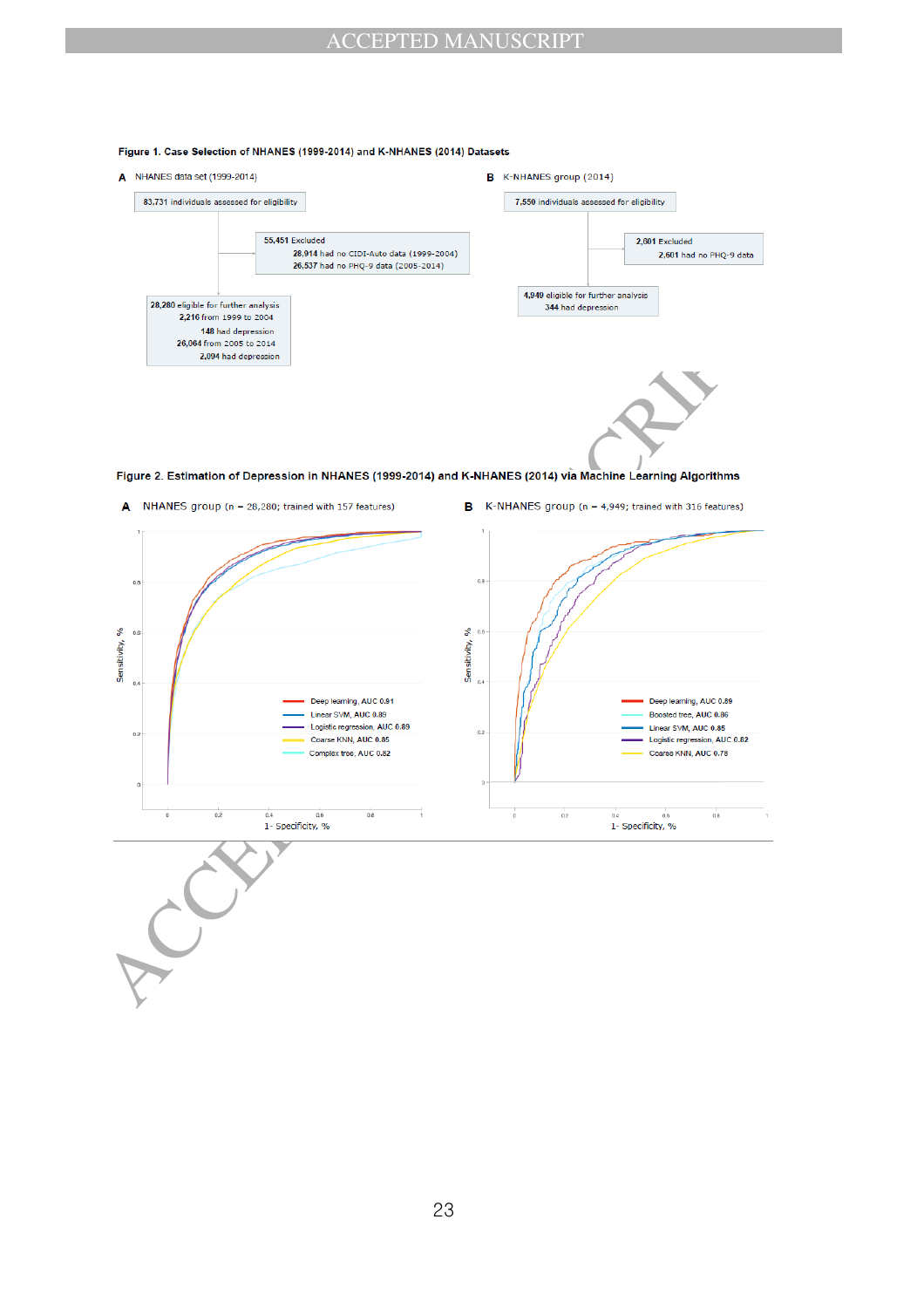

Figure 3A. Prediction of Depression in NHANES 2013-2014 Data Figure 3B. Estimation of Depression in K-NHANES 2014<br>Using a Model Trained with NHANES 1999-2012 Data Using a Model Trained with NHANES 1999-2014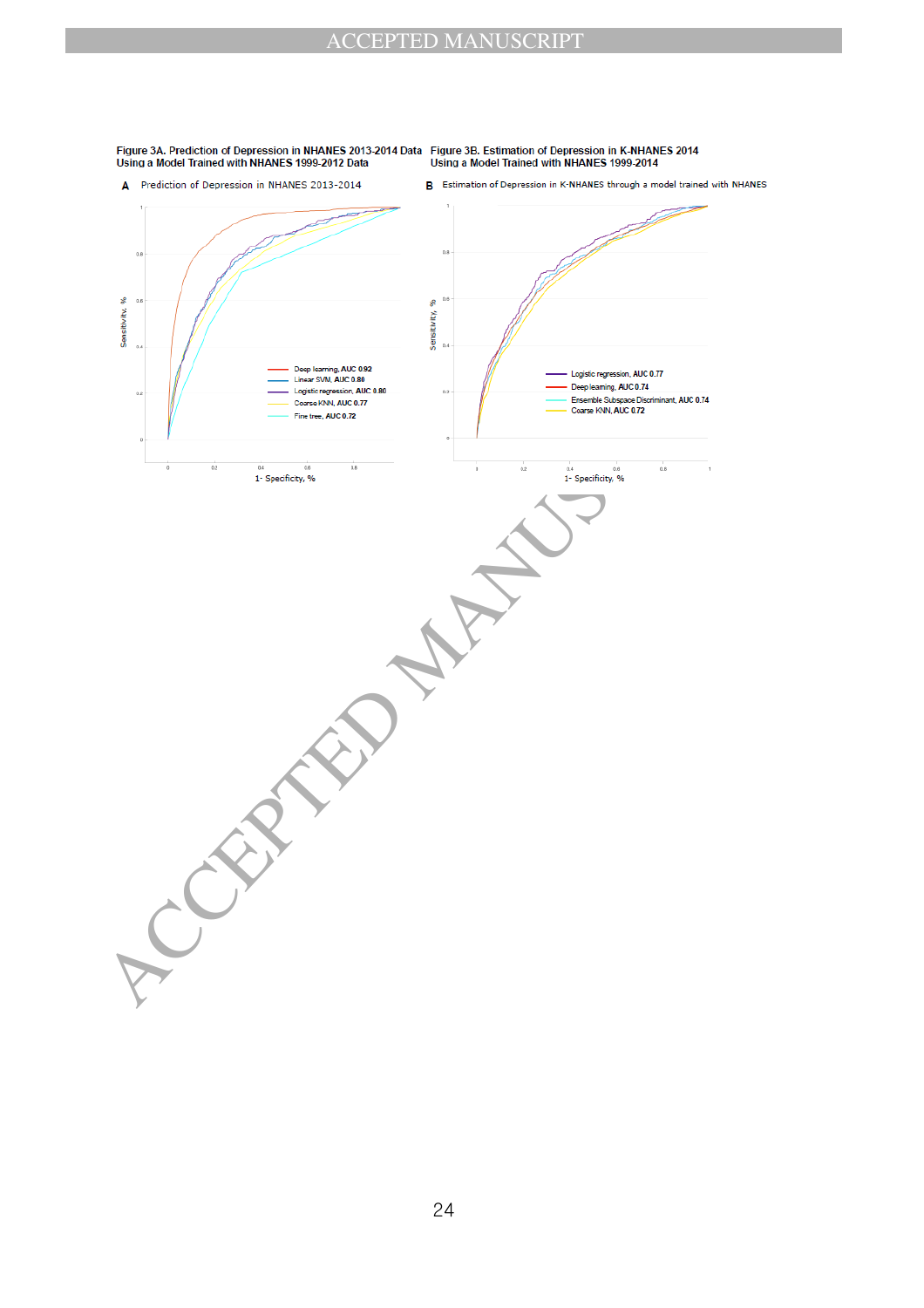

#### Figure 4. Contribution of Variables in Estimating Depression with Deep learning and Logistic Regression Algorithms